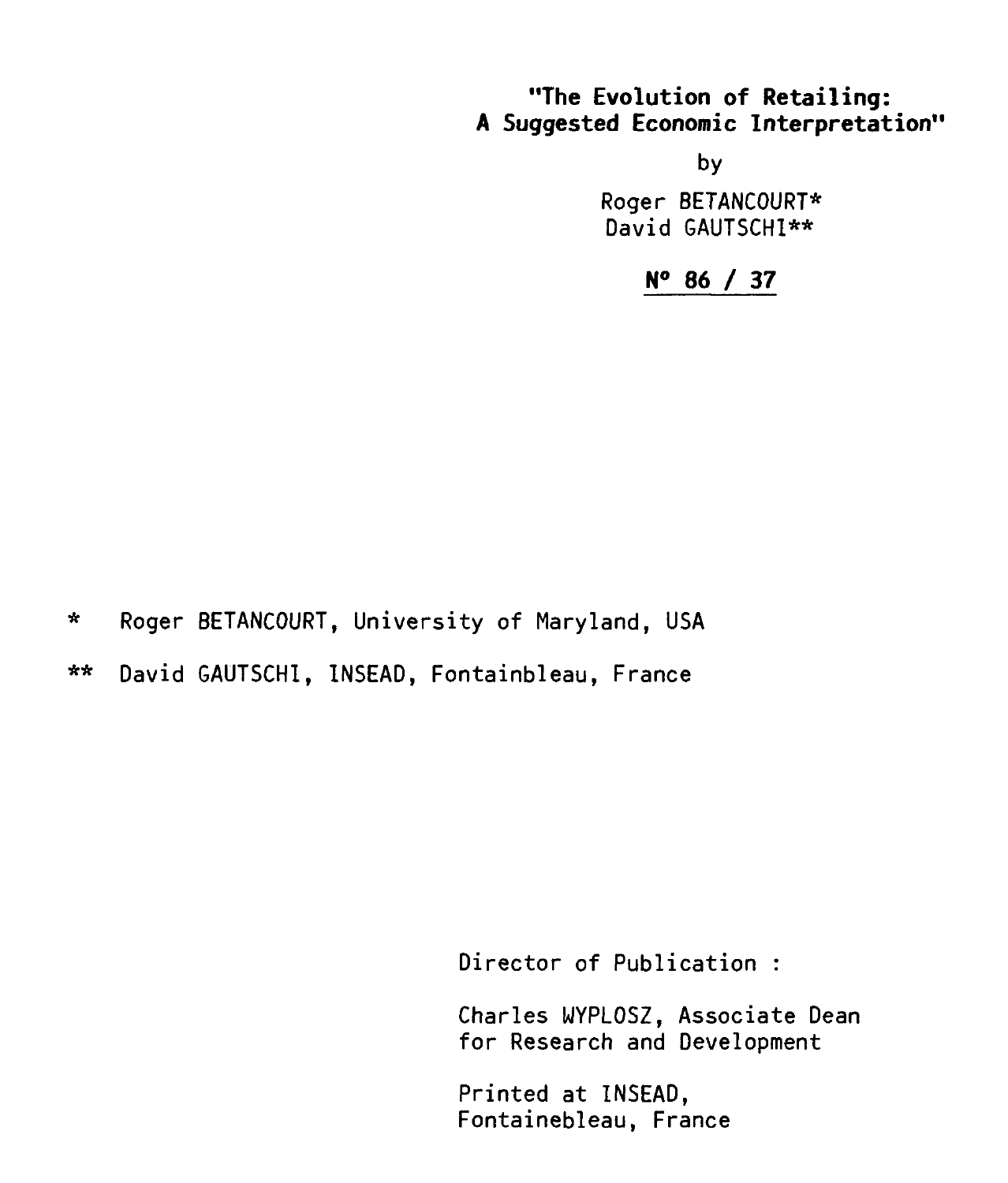by

Roger Betancourt Department of Economics University of Maryland College Park, MD 20904 U.S.A.

David A. Gautschi **TNSEAD** Boulevard de Constance 77305 Fontainebleau France

November 1986

We acknowledge with thanks the comments of P Murrell on an earlier draft of this paper.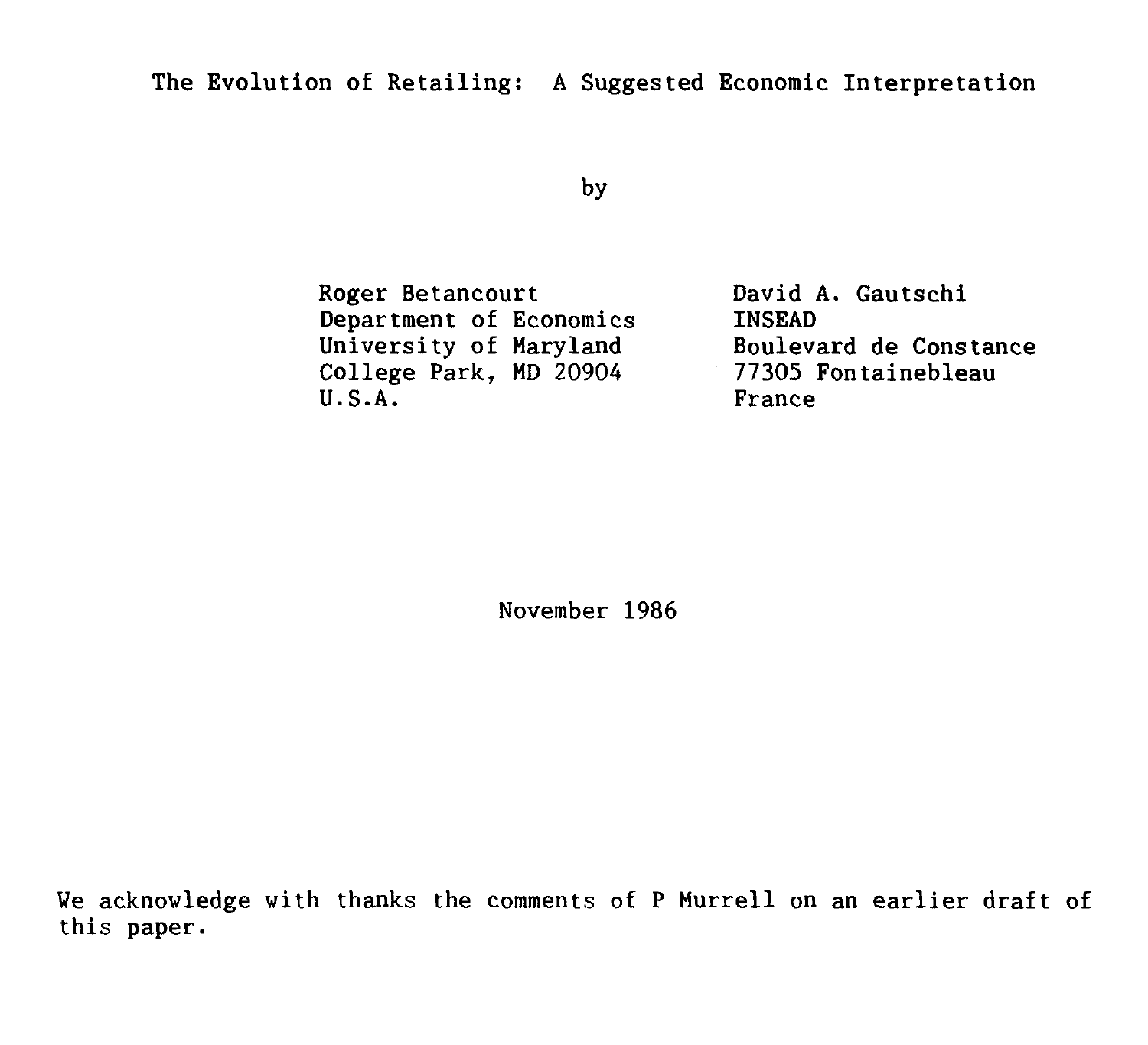## **ABSTRACT**

**An analytical framework, based on the concepts of household production on the demand side and joint costs on the supply side, is applied to describe the nature of retail activities and the evolution of retail institutions.**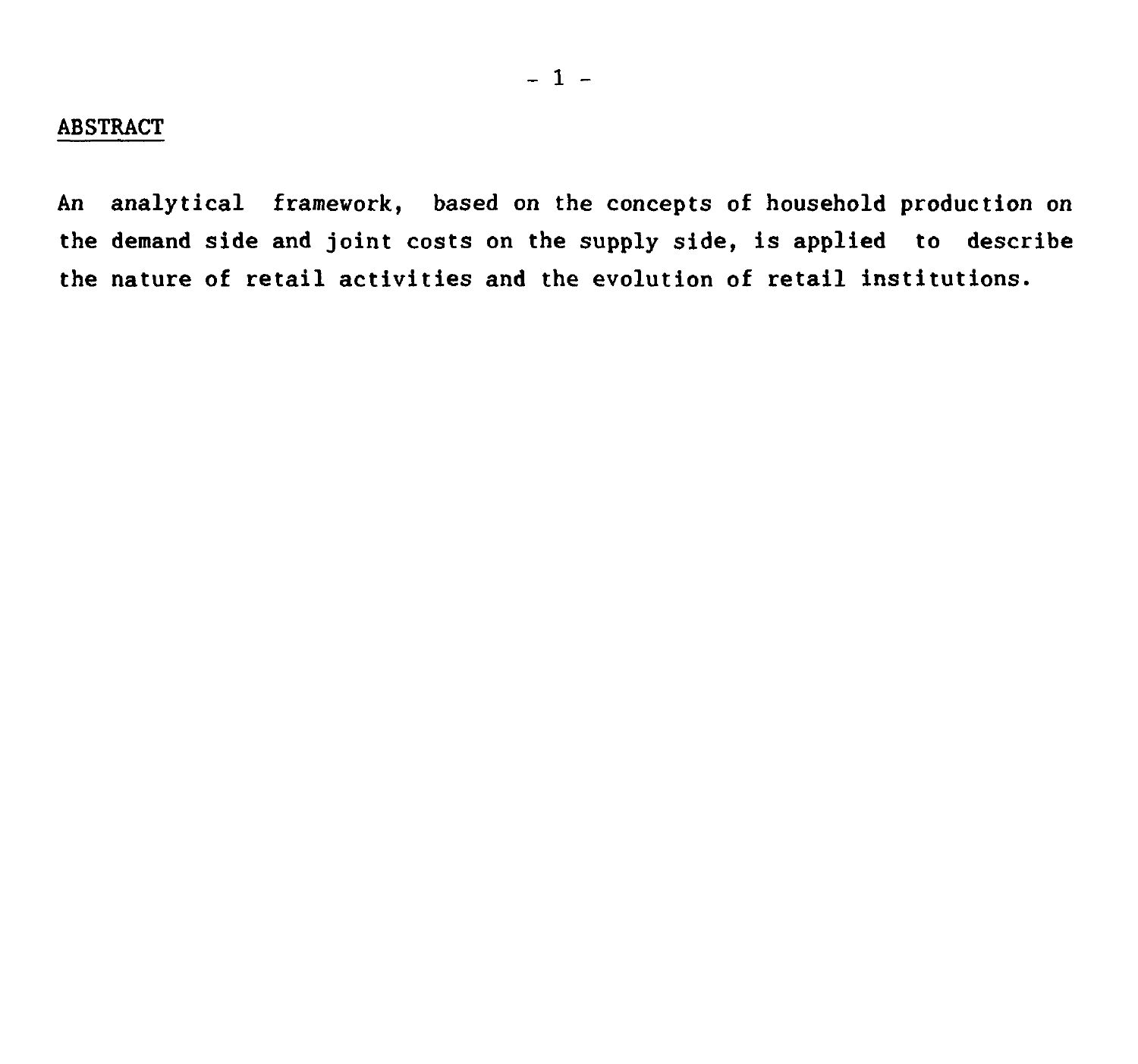#### THE EVOLUTION OF RETAILING: A SUGGESTED ECONOMIC INTERPRETATION

#### 1. INTRODUCTION

Explanations of institutional change in retailing have stressed a variety of different factors. For instance, Brown (1986) labels these factors ecological, cyclical, and conflict in a recent survey. Ecological explanations are those that stress characteristics of the external environment, such as technological change or economic conditions, in determining the pattern of retail change (eg Bucklin (1972). Cyclical explanations are those that emphasize the repetitive nature of certain trends in retailing, for example McNair's (1958) wheel of retailing. Conflict theories are those that highlight the response of existing institutions to some challenge in their environment, especially from competitors, as for example in Schumpeter's Theory of Economic Development (1934).

Our own view is that all of these factors are to some extent present in the evolution of any particular institutional form. In some instances, one or more of these factors will play a rather prominent, even critical role in determining the particular way a retail institution develops; in other instances, however, the same factor plays a much more limited role in affecting outcomes. Rather than explaining the evolution of retailing in terms of particular factors, it seems more useful to analyze and interpret this evolution **in** terms of a framework which is capable of allowing, but not forcing, these factors to play a role. Indeed the objective of this paper is to illustrate the application of such a framework, developed elsewhere (Betancourt and Gautschi, 1986a), to the analysis of the evolution of retail institutions.

At the simplest level, our framework is based on the juxtaposition of two ideas. First, the fundamental economic function of a retail firm is to deliver explicit goods or services to consumers together with a variety of distribution services which determine the levels of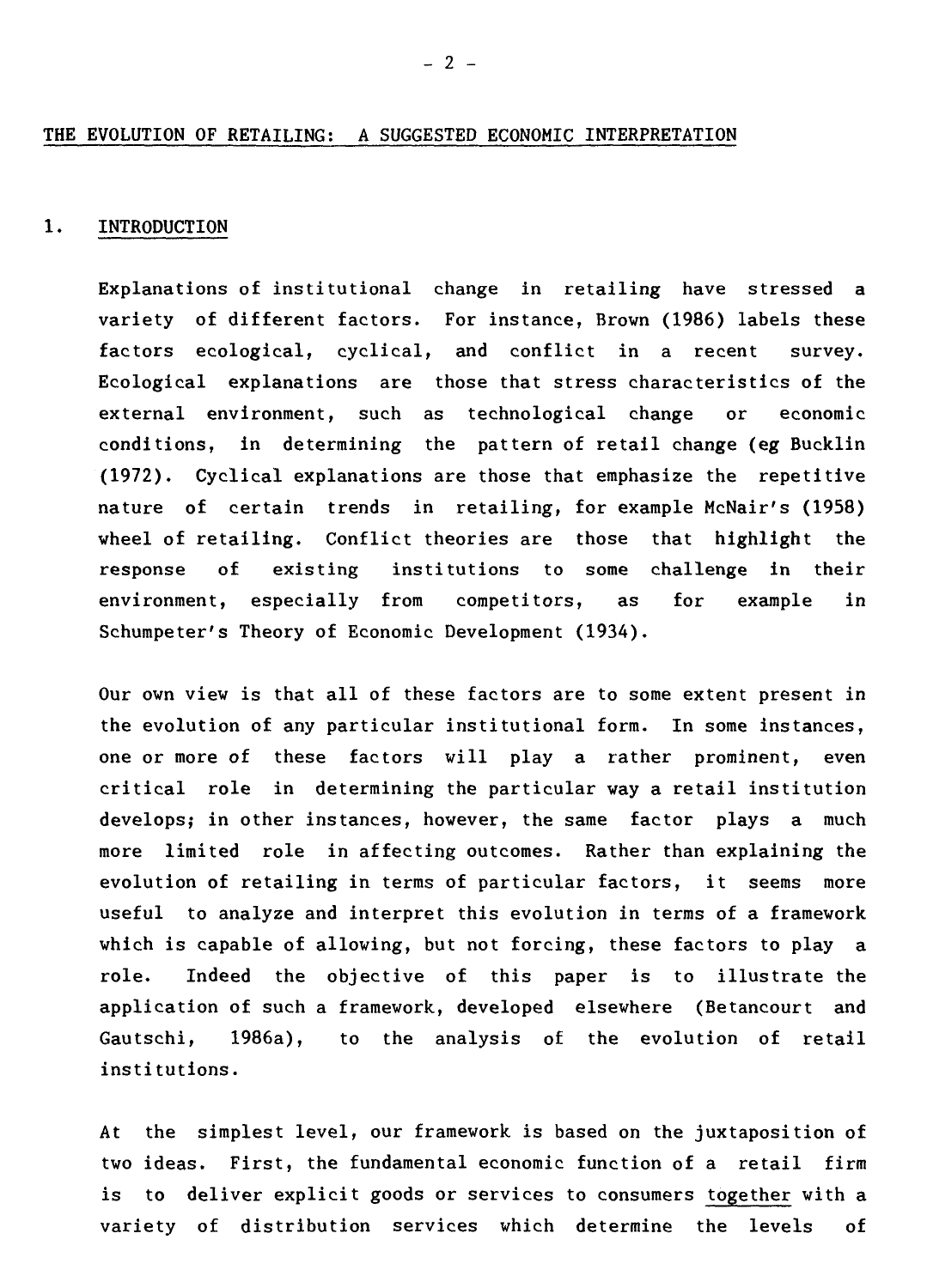**distribution costs experienced by consumers in their patronage of the retail system. Second, a very familiar idea to economists, consumers are guided by the pursuit of satisfaction in their consumption activities and retailers are guided by the pursuit of profits in their production activities. In order to be useful as an analytical framework, of course, these ideas require elaboration as well as their integration.** 

**In the next section, we elaborate on the first idea by discussing, in the context of an example, six general types of distribution costs experienced by consumers in their retail activities as well as five general types of distribution services provided by retailers. The second idea is elaborated and integrated with the first one in Section 3, where we present the analytical framework that underlies the last two sections of the paper. The framework uses a household production model to explain the demand for retail products and a joint cost**  function as a basis for characterising the supply side.

**Perhaps the most important feature of this theoretical framework for analyzing or interpreting the evolution of retailing institutions is that it allows a rich interaction between external factors and the internai dynamics of the model, propelled by the actions of satisfaction-seeking and profit-seeking participants in the retail system. Two substantive applications of this framework aptly illustrate the importance of such interaction in determining the evolution of retail systems and their institutions.** 

**Section 4, which contains the first application, is an interpretation of the evolution of the retail system for movies with special reference to the United States. The theoretical framework proves an invaluable aid in providing a coherent account of a very dynamic and complex process. In the forty some years since World War II, the retailing of films has changed from the provision of a very perishable product by a single type of retailer for on-site consumption to a very diversified (and larger) market in terms of retail forms, providing products with very different marketable lives and in a wide variety of settings. In the midst of all this diversity, the interaction is apparent between** 

- 3 **-**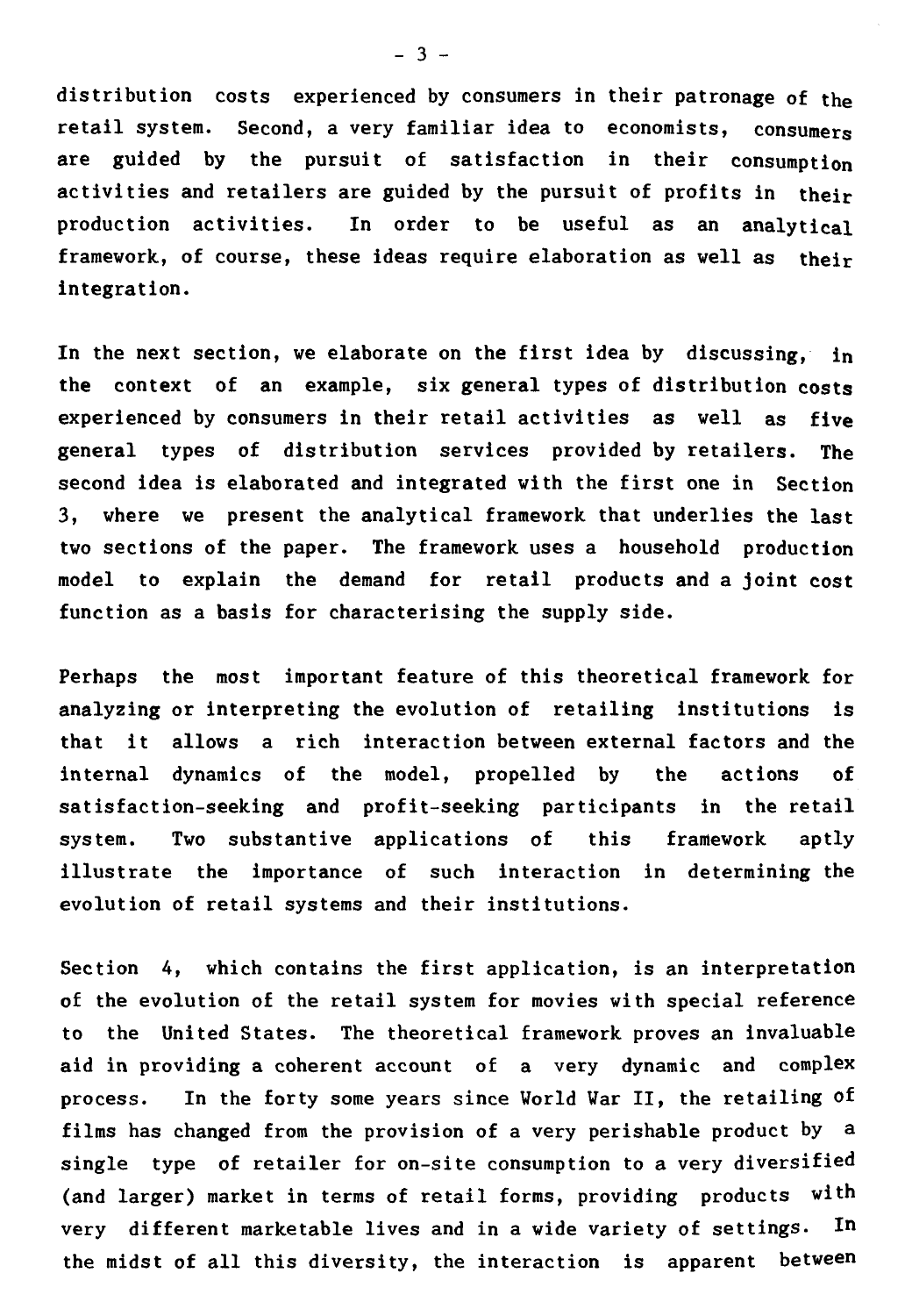key external factors, such as technological developments, and the internai dynamics of the model, which in this case aim at providing higher levels of several distribution services. Environmental factors such as rising incomes, especially wage rates, and the need for control in the timing of consumption activities by modern households have also been important forces in generating the demand for higher levels of these distribution services.

The last section of the paper (5), which contains the second application, is an interpretation of the emergence of particular structural forms in the retail system in terms of our analytical framework. One of the main theoretical implications of this framework is the tendency of retail firms to become complex organizations in their pursuit of the profit opportunities provided by activities which lower prices from their suppliers, spread their fixed costs over many products, and exploit different demands for their distribution services in different markets. We use this internai characteristic of the model and its interaction with several facilitating factors in the external environment to explain the emergence, during the nineteenth century, of three of the most significant institutions in modern retail systems: department stores, chain stores and mail order houses.

Explaining the evolution of any system is a difficult task. Indeed, some distinguished economists (e.g. N. Georgescu-Roegen (1971); Nelson and Winter (1982)) question the ability of the profession to explain evolutionary processes with the usual tools. Consequently, it is useful to present our own perspective on the limits of our approach. The framework presented here is put forth as a flexible tool with which to analyze retail systems. The two applications in Sections 4 and 5 are meant to suggest the power and range of this tool in interpreting and analyzing a very complex reality. Such an effort, however, is only a preamble to more detailed analyses of these same phenomena. One of our main objectives in this paper is to provide the motivation for the pursuit of such analyses by showing that the framework presented here yields useful insights for understanding the evolution of retail institutions across space and time. Therefore, it warrants serious consideration as the basis for more detailed empirically oriented

- 4 -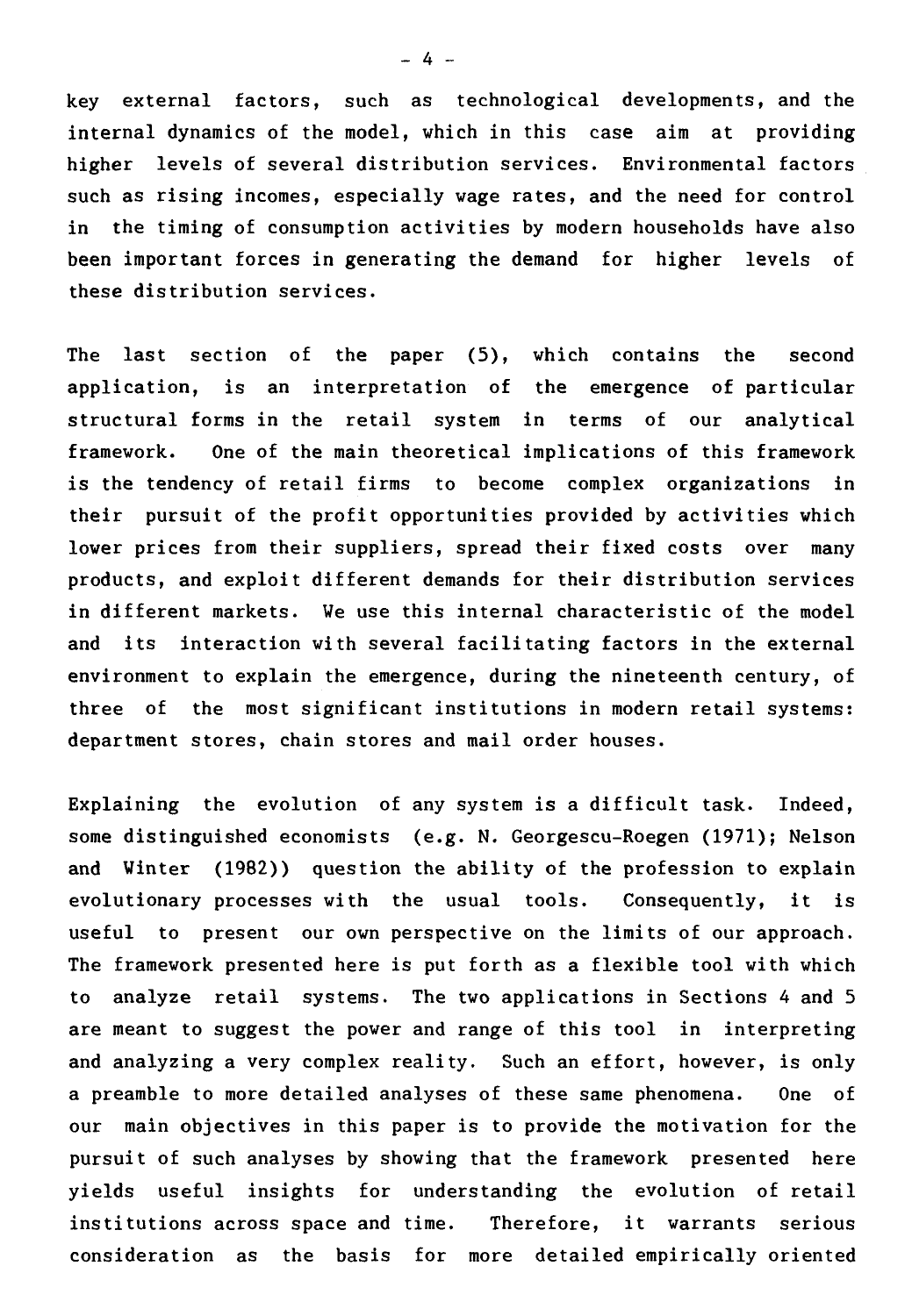**inquiries. Such inquiries could, naturally, lead to extensions, modifications and deletions of the ideas presented here.** 

### **2. THE NATURE OF RETAIL SYSTEMS**

**Patronage of retail institutions by consumers entails a variety of**  costs which can usually be shifted between the consumer and the **retailer, at least to some degree. In our earlier work we identified six general types of such costs experienced by consumers: (Cl) transportation costs, (C2) time costs, (C3) adjustment costs, (C4) psychic costs, (C5) storage costs and (C6) information costs. These costs can be experienced separately and jointly in any particular circumstance, and the actual form in which they are incurred can vary over place and time. In our earlier work we also identified five general types of distribution services provided by retail firms to consumers: (S1) accessibility of location, (S2) product assortment, (S3) ambiance, (S4) assurance of immédiate product delivery at the desired time and in the desired form, and (S5) information services. These services may be provided jointly or separately and, usually, these services will affect more than one distribution cost experienced by the consumer in his patronage of retailers. The form in which these services are provided may also vary across time and place.** 

**To illustrate these concepts, we consider the example of the distribution of milk products at the retail level in the United States as compared to that in Great Britain. In the United States purchases of milk products usually take place in a supermarket when consumers travel from their homes to the purchase site, frequently on a weekly basis. Convenience stores or other supermarkets may also be used to purchase milk, especially when unforseen contingencies arise. By contrast in Great Britain purchases of milk products usually take place through the use of milkmen who deliver the product to homes. Purchases may also be made from the usual food retail establishments. But the predominant system for distributing milk in the U.S. is through retail sites and in Great Britain through milkmen.** 

- 5 **-**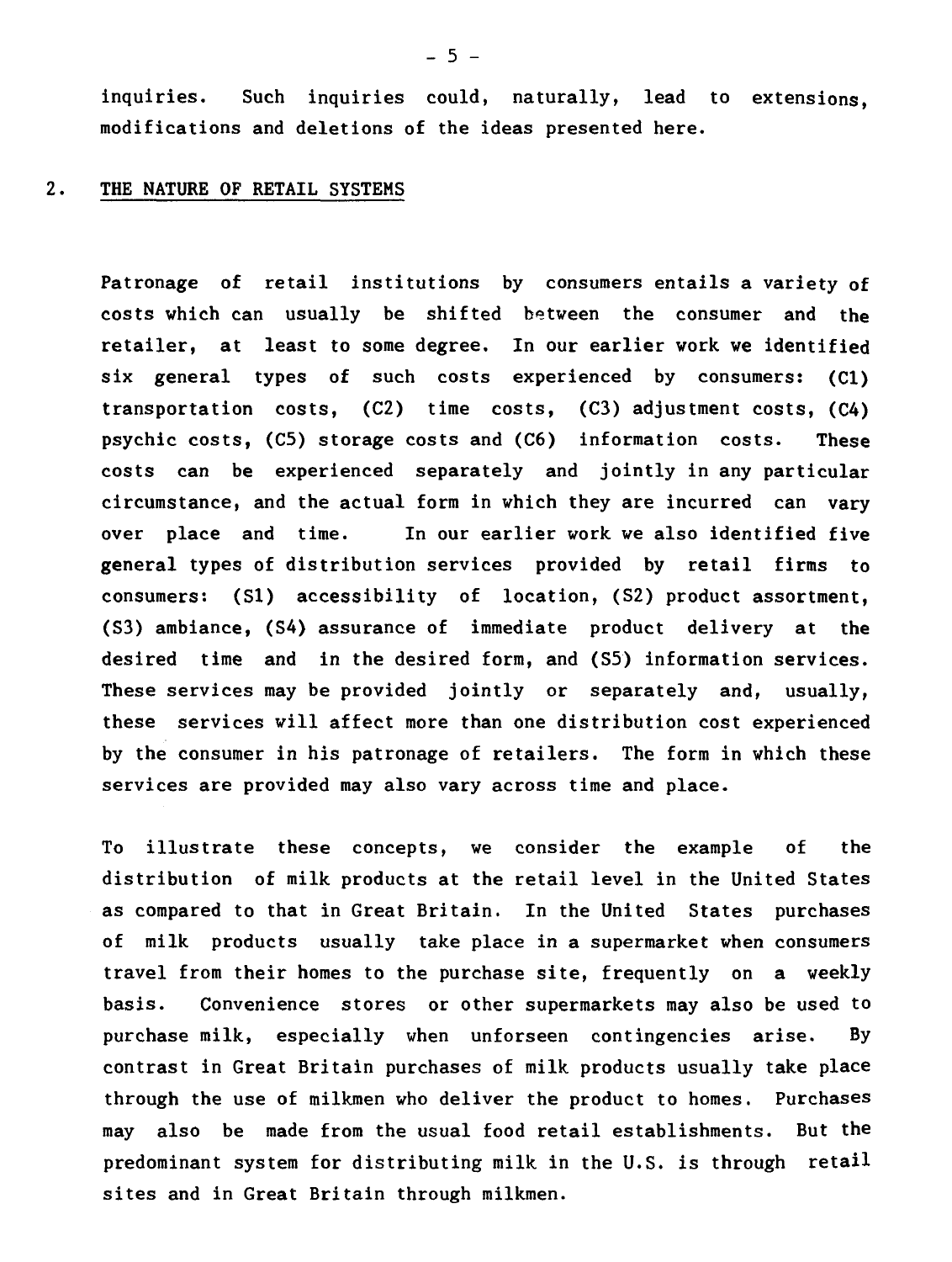The U.S. consumer incurs higher direct transportation costs (C1) and time costs (C2) in travelling to and from the store than his British counterpart who patronizes the milkman. The delivered price of milk for the British consumer will be higher than if he were to travel to the store. The magnitude of these costs for the U.S. consumer depends directly on the degree of accessibility of location (S1) provided by the retail site patronized, particularly on their average distance to consumer homes. On the other hand, it is inversely related to the breadth of product assortment (S2) at the retail site, which allows the consumer to spread a given travel cost over a number of products. While these direct costs would be zero for the British consumer who relies on the milkman, his costs of travel to a retail site for the purchase of other products will be higher than if he also were to purchase the milk products. Adjustment costs (C3) due to the unavailability of the product will be lover for the typical U.S. consumer than for his British counterpart due to the greater assortment in dairy products available at the retail site than what the milkman can provide. On the other hand, psychic costs (C4) resulting from disagreeable social interactions, for example, may be higher for the U.S. consumer than for the British one, since the British consumer does not even have to see the milkman unless he wants to do so. Consumer storage costs (C5), especially for refrigerated areas, are higher for the U.S. consumer than for the British one, at least in terms of the required storage space. The costs of acquiring information (C6) as to the characteristics of the product may vary between the two consumers but are difficult to compare at this level of generality.

As to the distribution services provided by the retail system, accessibility of location is greater while product assortment is smaller in the UK than in the US, as already noted. Assurance of product delivery at the desired time and in the desired form (S4) at the point of retail is greater in the US than in the UK, while information services (S5) and levels of ambiance (S3) provided at the retail site are difficult to compare without a more detailed analysis.

One advantage of this example is that it brings out the main strength of our conceptualization of the economic function of retail systems.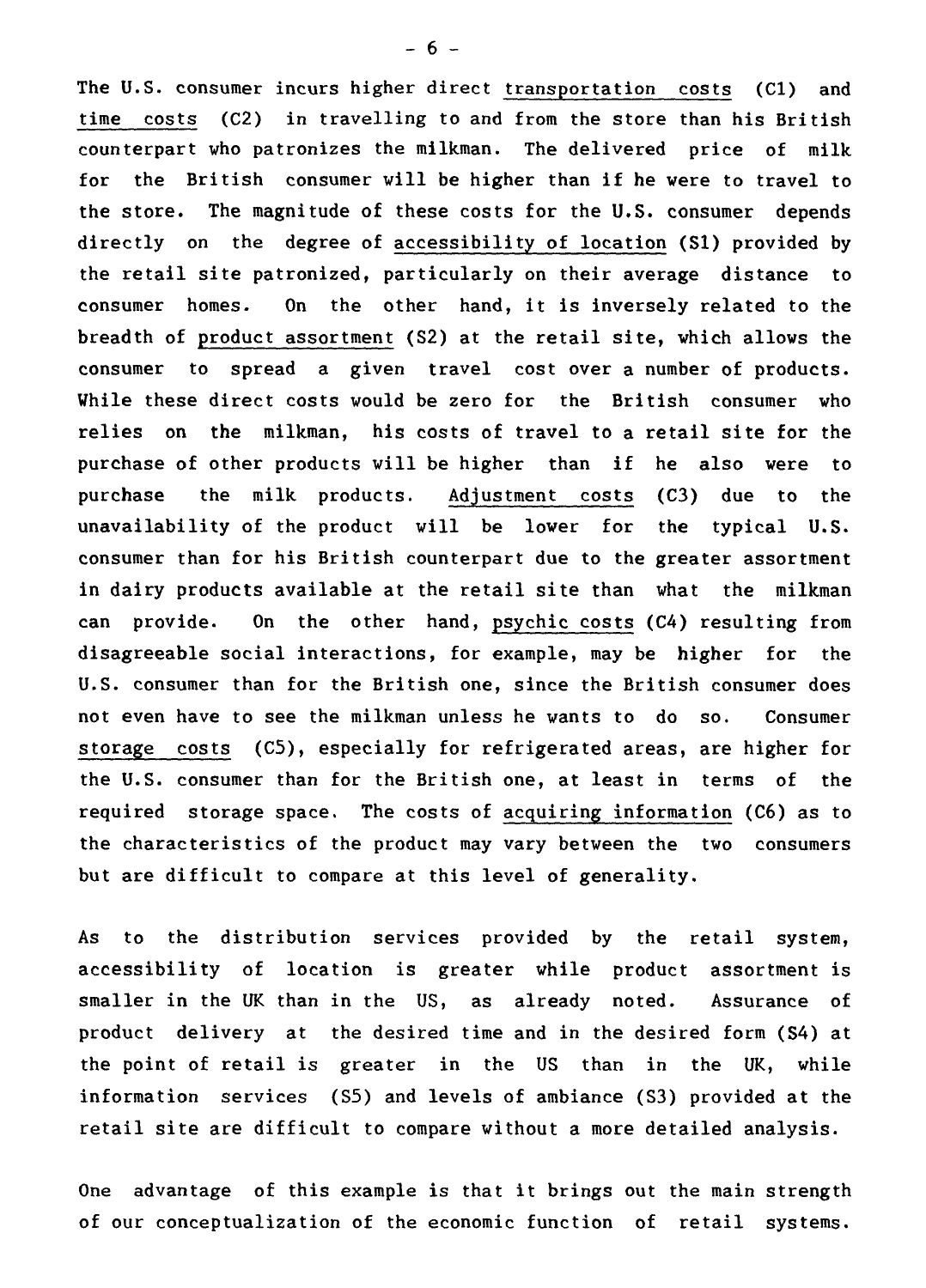It provides a useful taxonomical device from which to start the analysis of retail systems and answer questions, such as why milkmen survive in the U.K. but not in the U.S. Indeed, our discussion so far suggests two important elements in any thorough answer to this question. First, the absolute costs of providing the high levels of accessibility of location implied by the use of milkmen are likely to be much lover in Britain than in the United States, because of the much higher population densities in the former country than in the latter one. Of course, transport costs depend not only on the quantity of transportation to be provided but also on its price. One element in this price will be the price of petrol, but another element is the cost of time, with the former being lover and the latter being higher in the U.S. than in the U.K. Second, storage space for products that require refrigeration is scarcer in the United Kingdom than in the United States. Not surprisingly, milkmen in Great Britain provide a level of assurance of product delivery at the desired time and in the desired form which, while lover than in the United States, requires far less usage of refrigerated storage space by consumers than the retail system in the United States.<sup>1</sup> Other considerations, including differences in the milk production system and government policy, play a role in the answer to the question raised here, but our conceptualization is fruitful in systematically directing attention to relevant features of the distribution system.

In order to proceed beyond a taxonomical device, however, this characterization must be coupled with a rationale for the actions of economic agents in the retail system. In turn, this rationale leads to the development of an analytical framework.

# 3. AN ANALYTICAL FRAMEWORK

We have developed an analytical framework which captures the essential features of the nature of retail systems indicated above. We first introduce the demand side of the model and subsequently the supply side. In the presentation, we stress the ability of the model to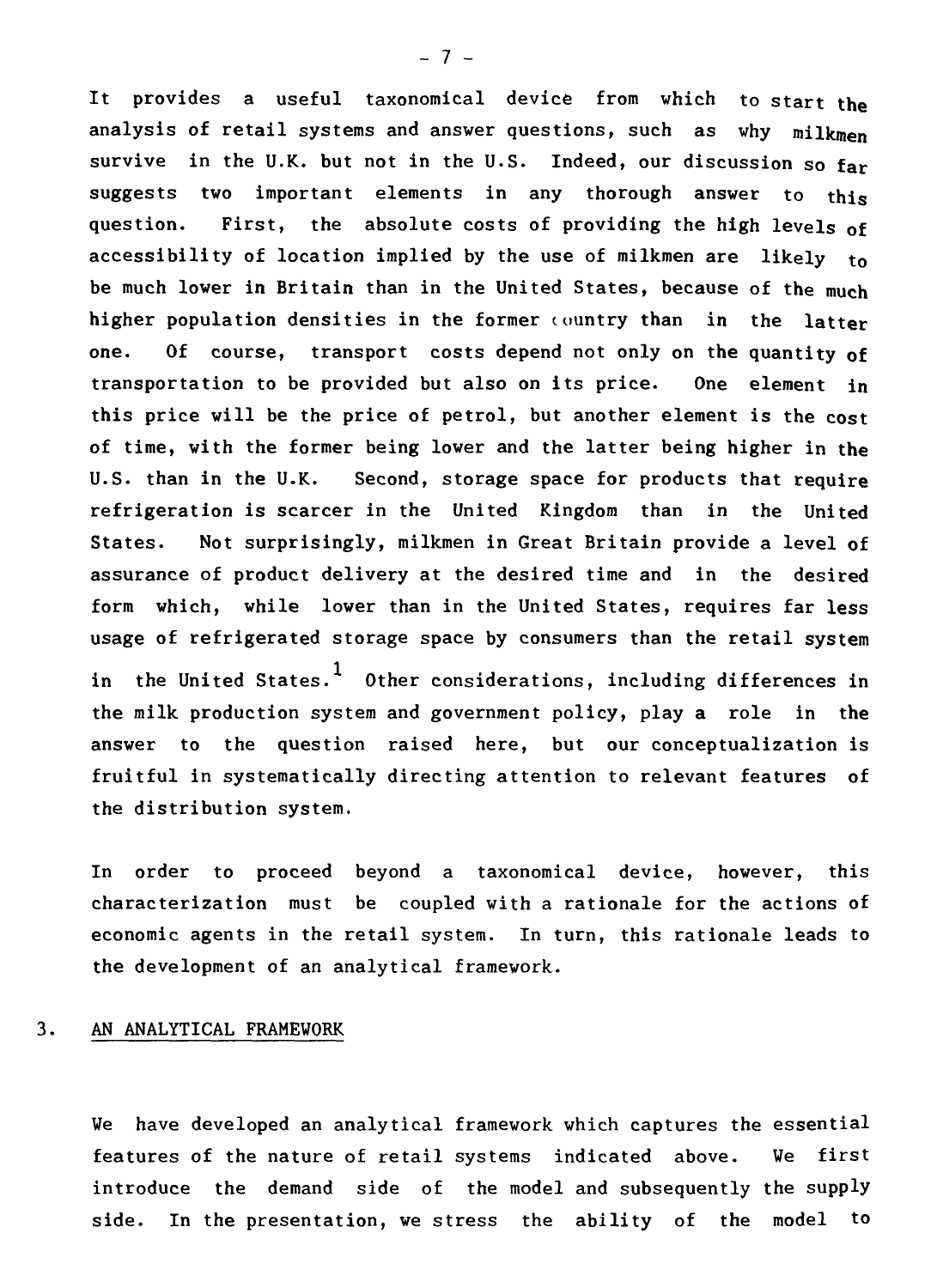provide the basis for the analysis of the behavior of retail systems at different points in time.

A fruitful way of conceptualizing the demand for retail products by consumers is in terms of the household production model, developed by Lancaster (1966) and Becker (1965). Through the use of market goods and services and his own time, the consumer produces various commodities or characteristics. These characteristics or commodities are what yield satisfaction (for example, nourishment, shelter, entertainment, etc), and they would have to be produced by the consumer regardless of his position in space or time. The market goods and service, including those that are bought from retailers, are inputs into the household production functions. The nature of these goods and services would depend on the consumer's location in space and time. Similarly, the production functions, which summarize the technological opportunities available to the household for production, would be sensitive to the specific environment of the consumer.

In this setting, the conceptualization of retail systems detailed in the previous section is incorporated into the demand side of the analysis by viewing the five types of distribution services provided by any particular retailer as unavoidable (fixed) inputs into the household's production functions. These distributon services operate in the following manner: increases in their levels decrease the distribution costs experienced by consumers in their patronage of retailers, or at least do not increase their costs when they are redundant. Thus, the potential shifting of distribution costs between consumers and retailers affects the demand side through the various levels of these outputs that consumers may face in their patronage of retailers. From the consumer's point of view increases in these outputs will have the effect of lowering or at least not increasing, the costs of producing the commodities or characteristics that yield satisfaction, which is the standard way fixed inputs operate in the production process.

Choice of the levels of the commodities, in such a way as to maximize satisfaction subject to the restrictions on technological opportunities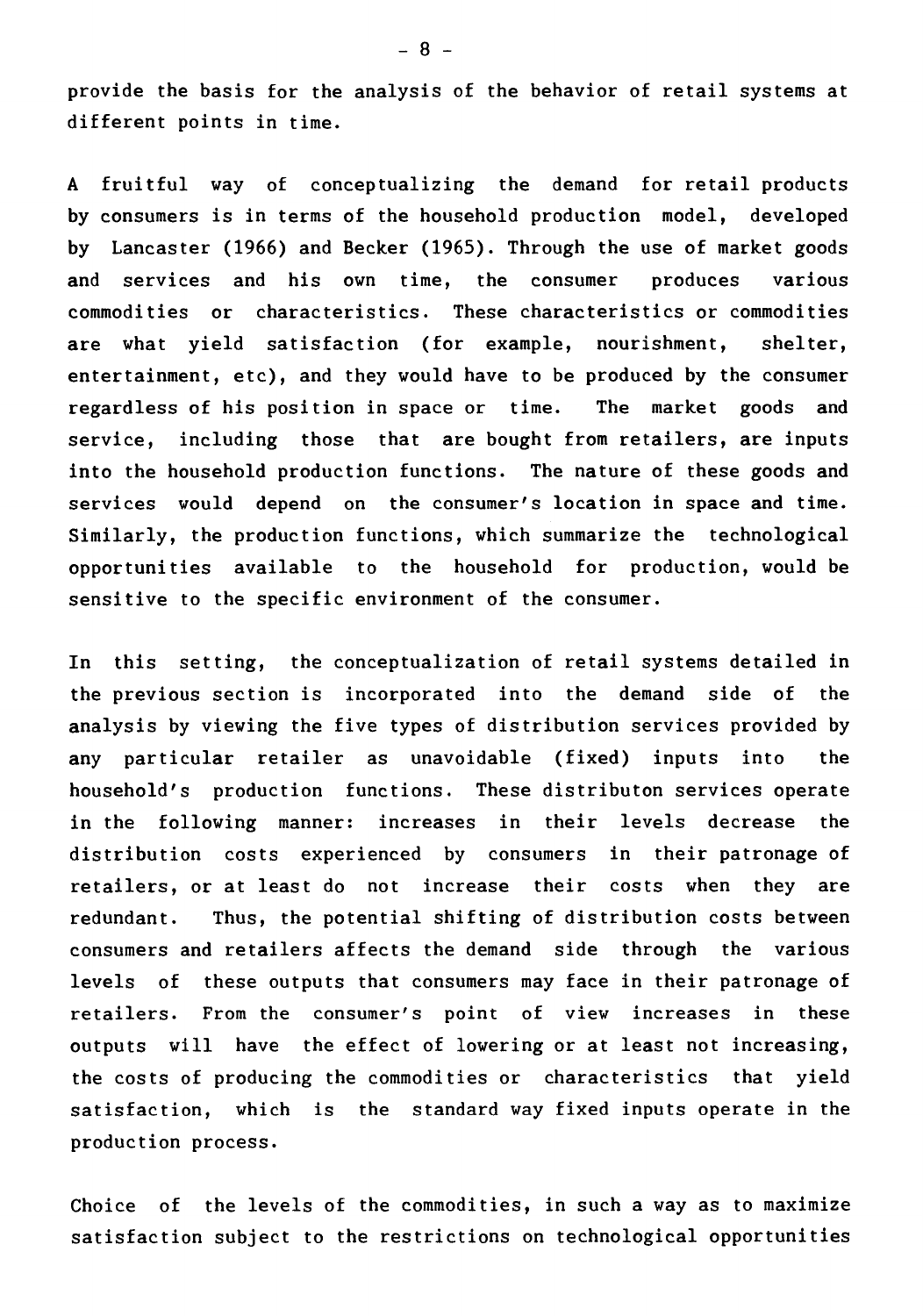provided by the production functions and to the resource or budget constraint facing the household, leads to the following demand function for the products of a particular retailer by a representative household:

$$
Q_{1R} = G(p*, \overline{p}, Q_{2R}, Q_{20}, E, W)
$$
 (1)

where  $Q_{1R}$  is a vector of quantities of the explicit goods and services demanded from Rth retailer; for a single product retailer ail elements of the vector other than the first one, let us say, would be zero.

p\* is a vector of prices of the explicit goods or services available from the Rth retailer.

p is a vector of prices of other goods or services employed by the household. Thus it includes, among other things, the opportunity costs of labor services employed in production activities as well as the prices of goods and services available from other retailers.

 $Q_{2R}$  is a vector of the levels of the five distribution services (i.e. implicit products) provided by the Rth retailer.

 $Q_{20}$ is a vector of the levels of the five distribution services provided by other retailers, i.e. retailers other than the Rth one.

E is a vector of environmental variables associated with the household's location in time and space. It may include social and demographic characteristics, for instance, age and education, as well as physical characteristics of the environment, for example availability of electricity or refrigeration.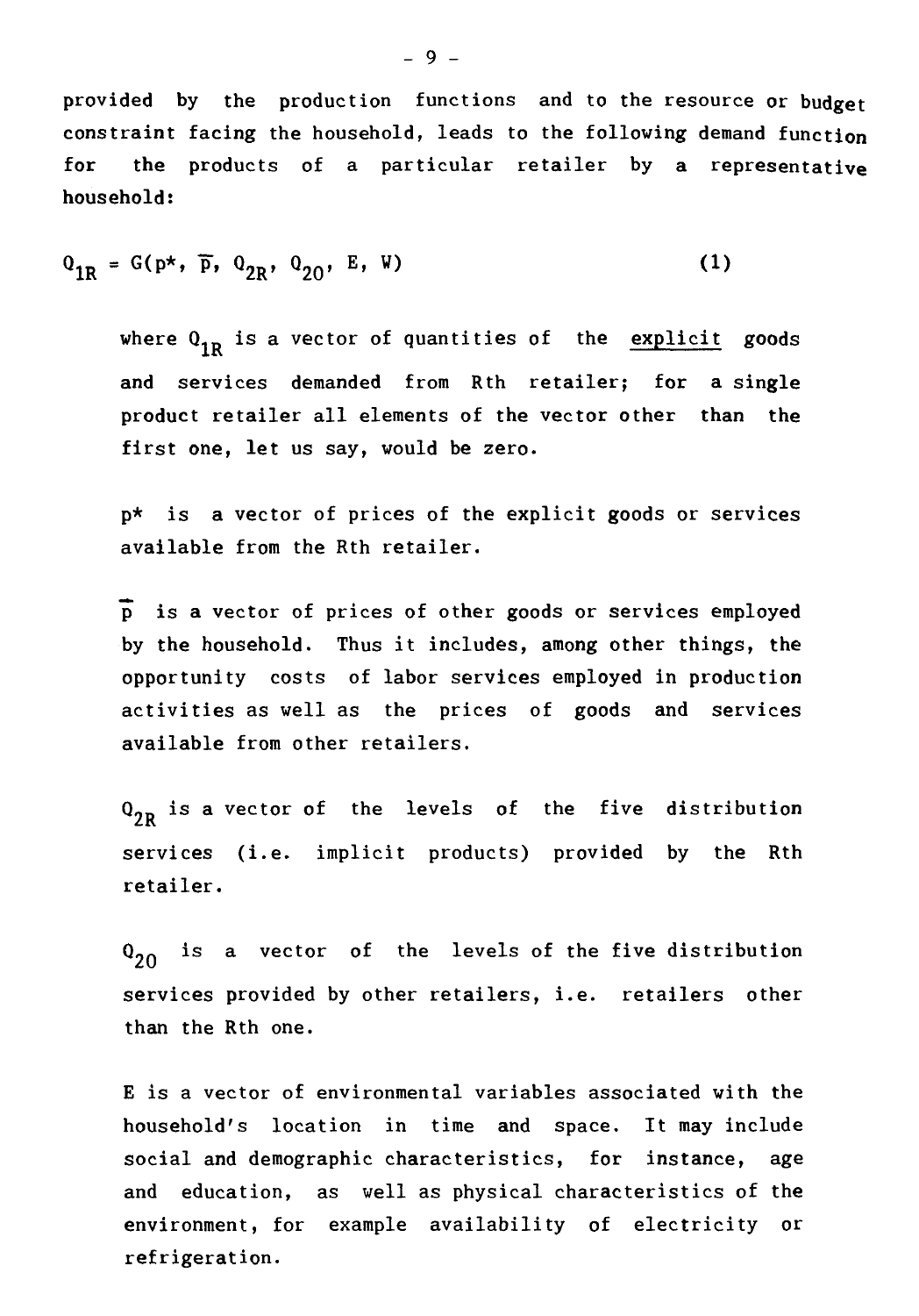W is the household's full income. That is, it includes the monetary resources available, as well as the value of the household's time resources.

It can be shown that for each product or service in the vector  $Q_{1R}$ , the function G has the following properties: non-increasing in the ownprice of the product, non-decreasing in the levels of each of the distribution services in the vector  $0^{\,}_{2R}$ and in full income, (Betancourt and Gautschi (1986a)). The first effect is simply the usual property of demand functions; in this context, the second effect arises from the role of the distribution services as fixed inputs into the household's production functions and the last effect stems from the usual income effect which results from viewing the characteristics as being normal goods in the sense of standard consumer theory.

Elsewhere,(Betancourt and Gautschi (1986b)), we have shown that the household production model implies a tendency toward the existence of gross complementarity among the products bought from the retailer. This tendency is especially strong among products belonging to different product lines, for example, casual wear and formal wear. As the period of analysis is extended, there will be a greater tendency for products within the same product line (for example, blue shirts and white shirts belonging to the casual wear category) to be gross complements. Gross complementarity implies that an increase in one of the elements of p\* decreases the quantity demanded of the other products sold by the retailer. This feature together with profit maximization leads to market basket pricing and low profit margins in the multiproduct case. While this last result is well established (for example, Preston (1962)), its implication in the context of the household production model is new. Namely, in the standard model there is no general tendency for two goods to be substitutes or complements; in the household production model, the tendency toward gross complementarity is pervasive.

An interesting aspect of the other three kinds of variables in the demand function ( $\bar{p}$ ,  $Q_{20}$ , E) is that through the demand side they capture the role of external variables that affect the evolution of

 $-10 -$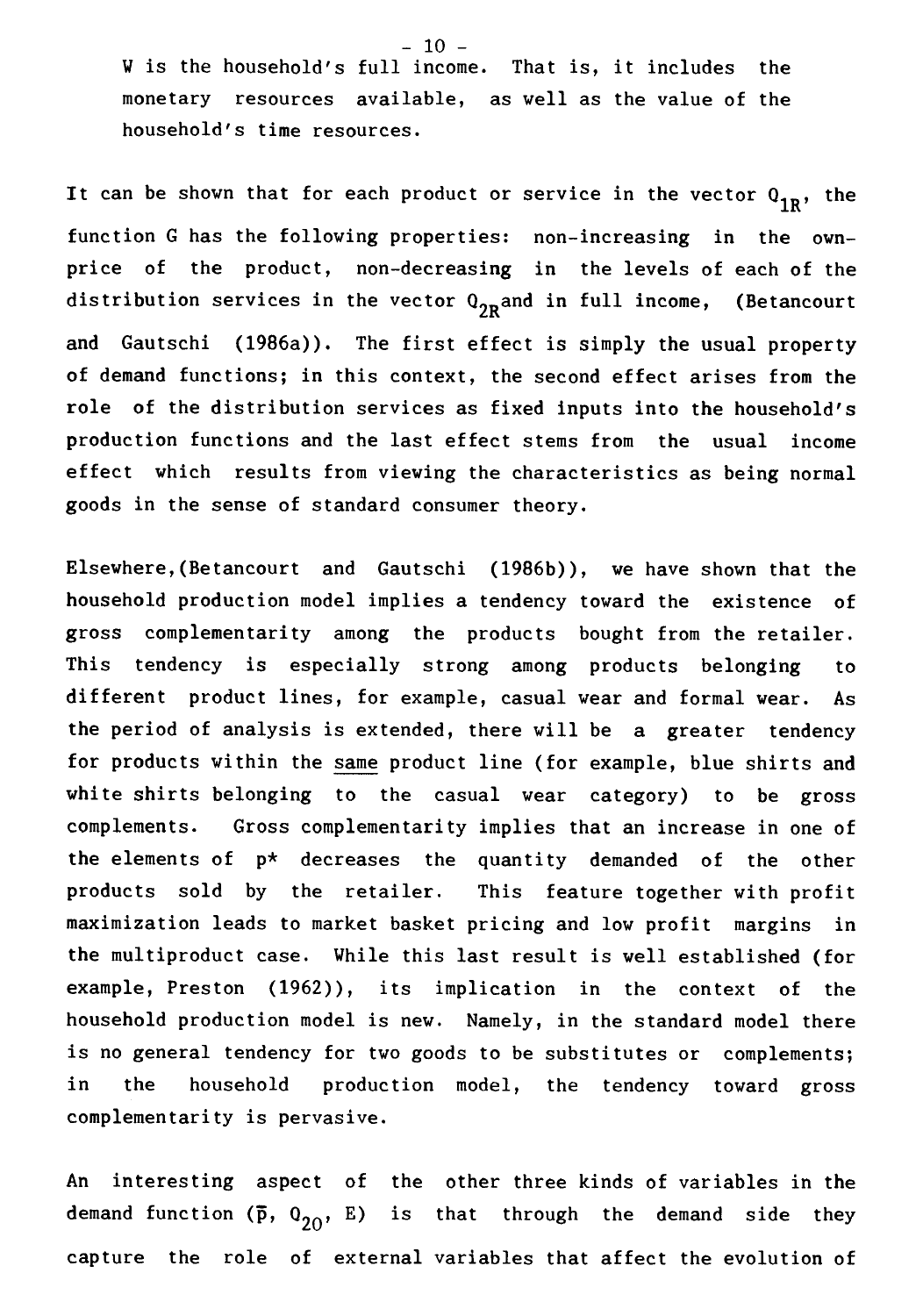retailing. For instance, two important elements in the  $\bar{p}$  vector will be wage rates and the prices of the products sold by other retailers. Similarly, important elements of the E vector will be the type of durables available in the household's residence. For instance, it is the increased ownership of home video recorders that allowed the development of retail outlets specialising in the rental of films for home consumption through the use of video cassettes. Finally, the level of distribution services provided by other retailers,  $Q_{20}$ , can have substantial effects on the demand for the retailer's products, not only by providing the mechanism for non-price competition, but through the generation of external economies and diseconomies. Indeed, these externalities in distribution services provide powerful incentives for retail merchants to band together, which they have done in forms ranging from the guilds of the market towns of medieval Europe to the contractual sharing arrangements of modern shopping centers.

Just as any other firm, the retailing firm will employ resources or inputs in order to provide the level of the goods or services desired by its customer. In contrast to other firms, however, the retailer must provide these products to consumers jointly with some level of the five distribution services identified in the previous sections. In order to do so, the retailer will employ land, capital and labor of various types, as well as intermediate products, material inputs, purchased goods from suppliers, and working capital. Some of these inputs may be specific to the production of certain distribution services, for instance labor, materials and equipment devoted to the production of information services through promotional and advertising activities; some of these inputs may be common to the production of two or more distribution services, for example, equipment such as computers that can be used in the provision of information services, assurance of product delivery and product assortment. These common inputs may be private, public or quasi-public in the terminology suggested by Baumol, Panzar and Willig (1982).

A general way of capturing these characteristics in a formal framework is in terms of the joint cost function of the retail firm, that is,

TC =  $p0_{1R}$ + C(v,  $0_{1R}$ ,  $0_{2R}$ ; T) (2)

- 11 -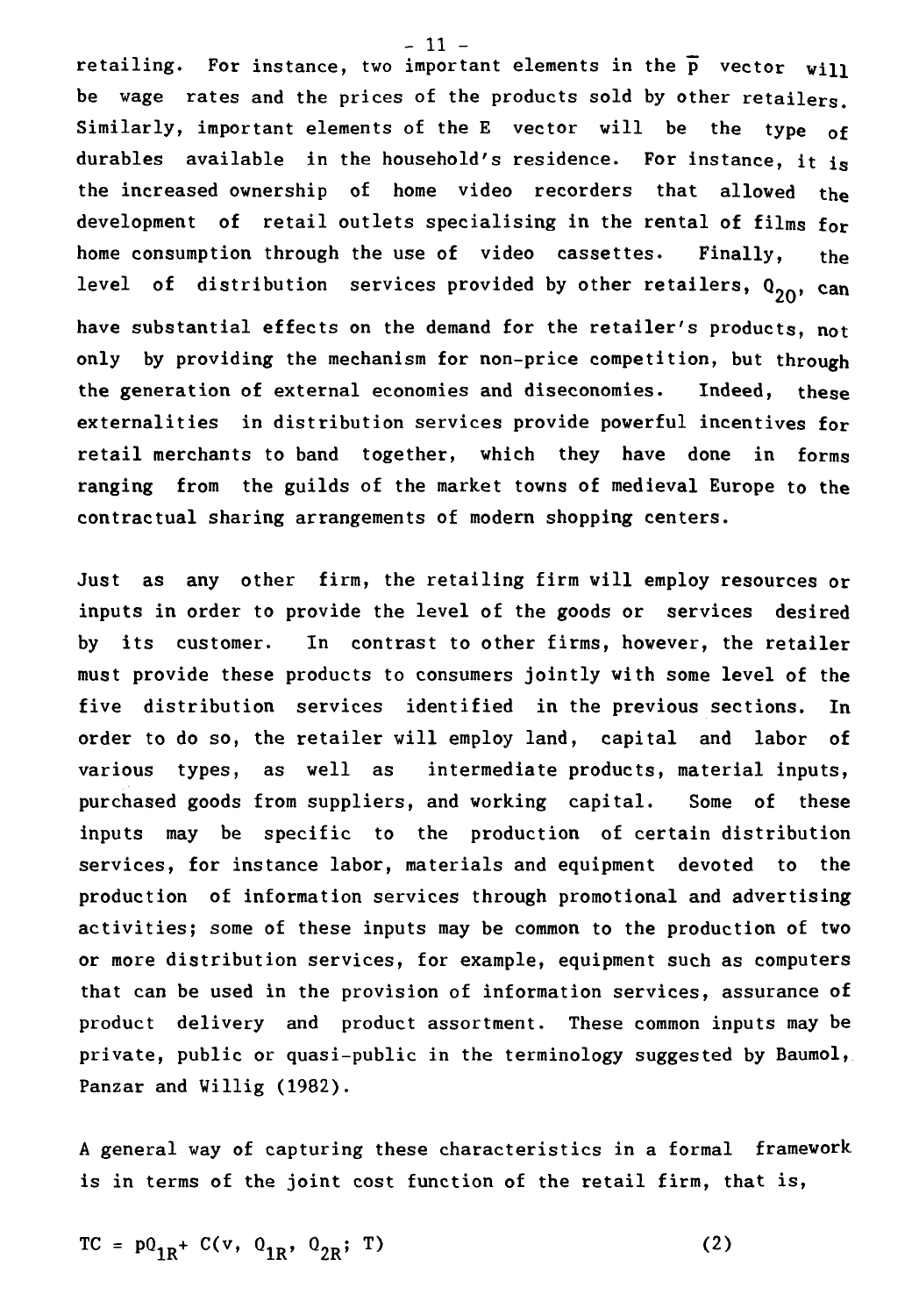p is a vector of the purchase price of the goods the retailer buys from suppliers,

 $Q_{1\,p}$ is defined as before, that is, a vector of the quantities of each explicit product sold by the retailer,

y is a vector of the price of ail the inputs used by the retailer,

 $0_{2R}$  is defined as before, that is, a vector of the levels of each of the five distribution services provided by the retailer, and

T is a variable that captures changes in the costs of retailing as a result of exogenous changes in the environment.

We have shown elsewhere, (Betancourt and Gautschi (1986a)), that the function C will have the following properties: non-decreasing in each element of the price vector, y, increasing in the quantities of the explicit goods and services,  $Q_{1R}$ , and of distribution services,  $Q_{2R}$ .

In particular the last property is important in terms of the previous discussion, because it captures the idea that by shifting the provision of distribution services to the household the producer can lover costs and vice versa. Moreover, the specification is general enough to allow for economies and diseconomies of scope in the provision of these outputs. For example, increases in the provision of one distribution service can lover or raise the marginal costs of providing a given level of other distribution services. Finally, it is clear from (2) that increases in the supplier's price (p) raise total costs.

Since the form in (2) is quite general, it can also be adapted or modified to capture specific features of interest in any particular problem. For instance, if no goods are bought from suppliers for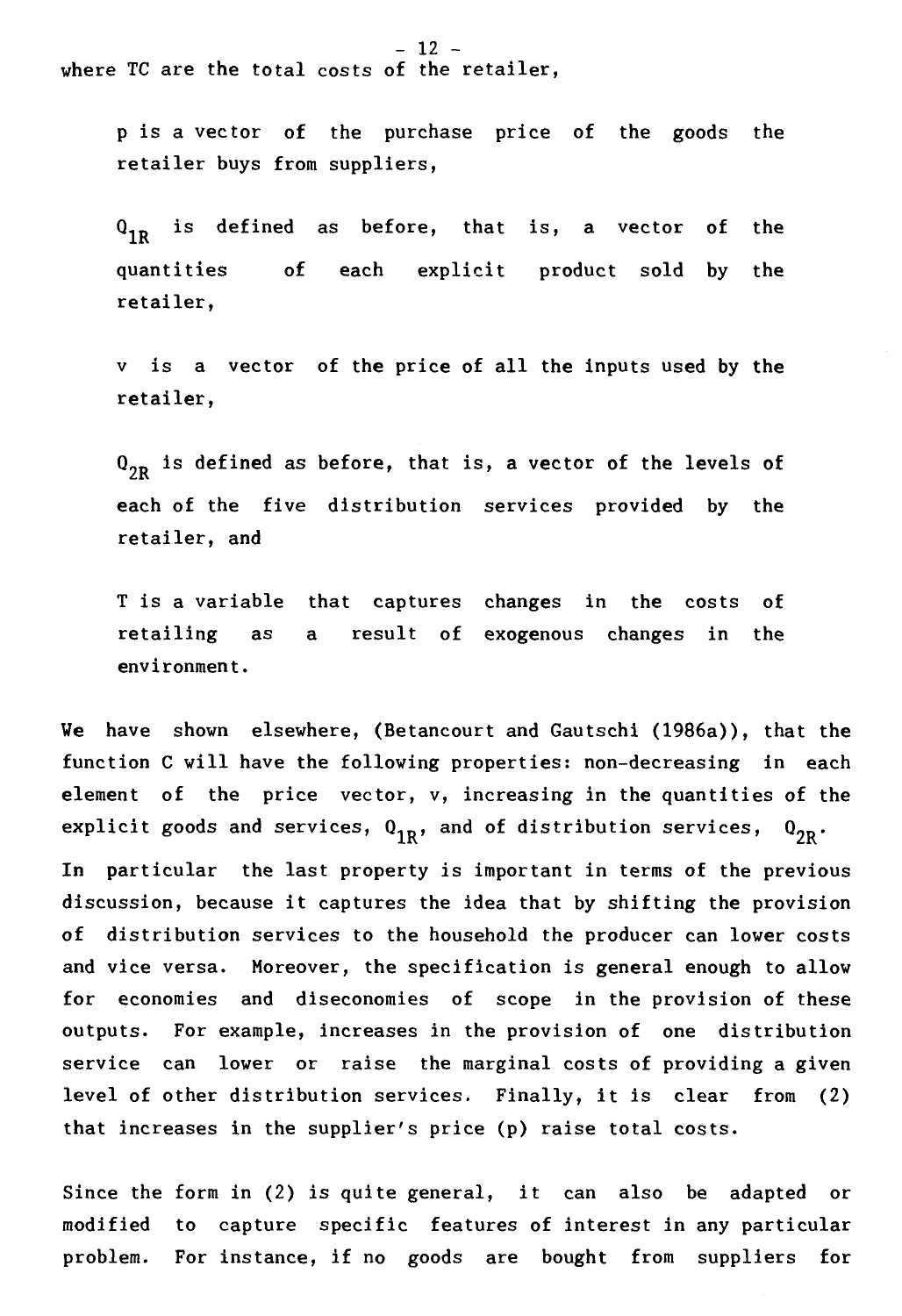direct resale, the first term in (2) will be zero and the second term captures the costs of both production and retailing. Alternatively, **if**  there are inputs that are fixed, their prices must be removed from the input price vector and replaced by the levels of inputs in the second term of (2). In a similar vein, the specification in (2) is an adaptation of our earlier one in that it includes explicitly the variable T to capture the influence of technical changes. Following the traditional interpretation of this variable in the economics literature one can allow for these changes to be neutral, in the sense of lowering all costs proportionately, or biased toward certain inputs, in the sense of effectively lowering their prices in a greater proportion and, thus, promoting their usage relative to other inputs.

When retailers wish to maximise profits, then the demand side and the supply side of this model are brought together in the definition of profits as:

$$
pi: \pi = p \star 0_{1R} - p0_{1R} - C(v, 0_{1R}, 0_{2R}, T)
$$
 (3)

Changes in demand conditions in (1) affect the profit equation in (3) through  $Q_{1R}$ , and the implication of these changes can be analyzed by viewing the retailer as choosing  $Q_{1R}$  and  $Q_{2R}$ , or as choosing p\* and  $Q_{2R}$ .

In the next two sections, we illustrate the use of this framework and its implications for the analysis of the evolution of retailing.

#### 4. SENSITIVITY OF RETAILING TO EXTERNAL FACTORS

Retailing activities are quite sensitive to the external environment in which they operate. Here, we illustrate environmental influences on the evolution of the retail system in terms of an example: The evolution of the retailing of films. The evolution of this industry, as well as of any other, will be the result of the interaction between changes in characteristics of the external environment with changes in the behavior of economic agents in the retail system pursuing their goals. This example is of particular interest because changes in the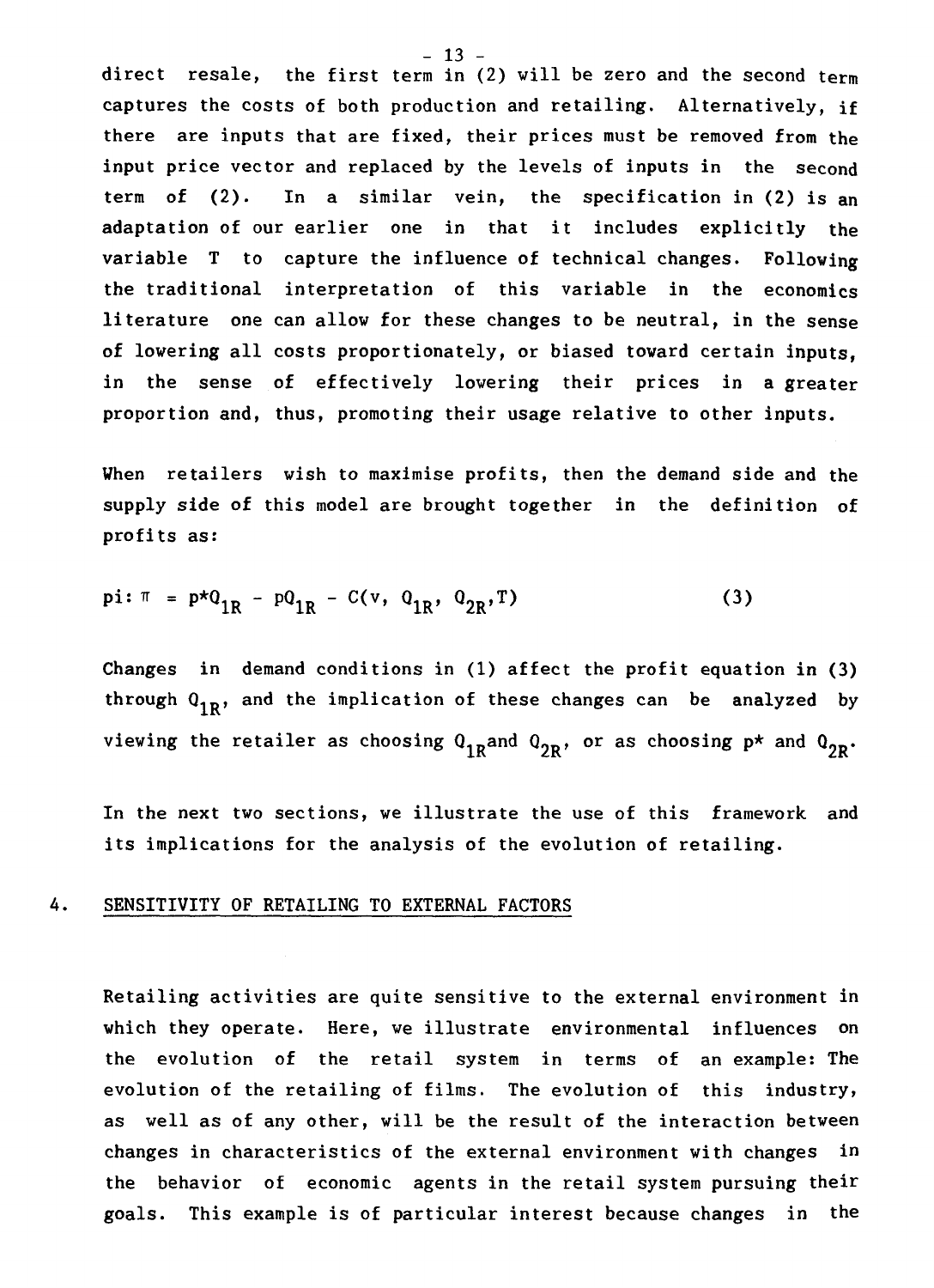environment have been dramatic, occurred in a relatively short period of time by historical standards, and have had highly visible effects on the nature of the retail system for films. Not surprisingly, this example illustrates a situation in which the external environment has been quite influential in initiating changes rather than simply facilitating changes, and the economic agents in the retail system have been forced, as it were, to respond to these changes in order to attain their goals.

Distribution of films to consumers at retail is a twentieth century activity. By 1950 the first system of retailing of films was well established and had the following characteristics from the point of view of the retailer. It was provided in a central location for onsite consumption, hence it had limited accesibility of location. The retailer purchased limited quantities of the product from a distributor or producer in a somewhat bulky form; consequently, product assortment within the main product line was limited over a given calendar period although there was some provision of a limited assortment of other (minor) product lines, such as soft drinks. Assurance of product delivery at the desired time was limited to hours where large numbers of consumers could engage in leisure activities. A relatively high level of ambiance was provided in the form of palatial structures, vide seats, and ushers; nevertheless consumption took place jointly by the set of consumers at any particular showing, which raised the possibility of reductions in ambiance through disagreeable social activities. Information services on the times of availability of the product were provided mainly through the local media and at the retail site. The main burden of promotion of a particular film was usually borne by the producer with some minor participation by the retailer, frequently through on-site displays. The main competition were other cinemas at different locations showing different films.

From the point of view of the consumer, this system provided relatively low levels of distribution services for the use of films in the production of entertainment. While the consumer could expand his choice of products by patronizing different cinemas (retailers) this adjustment would entail higher travel costs due to the variation in accessibility of location. The possibility of engaging in this

 $- 14 -$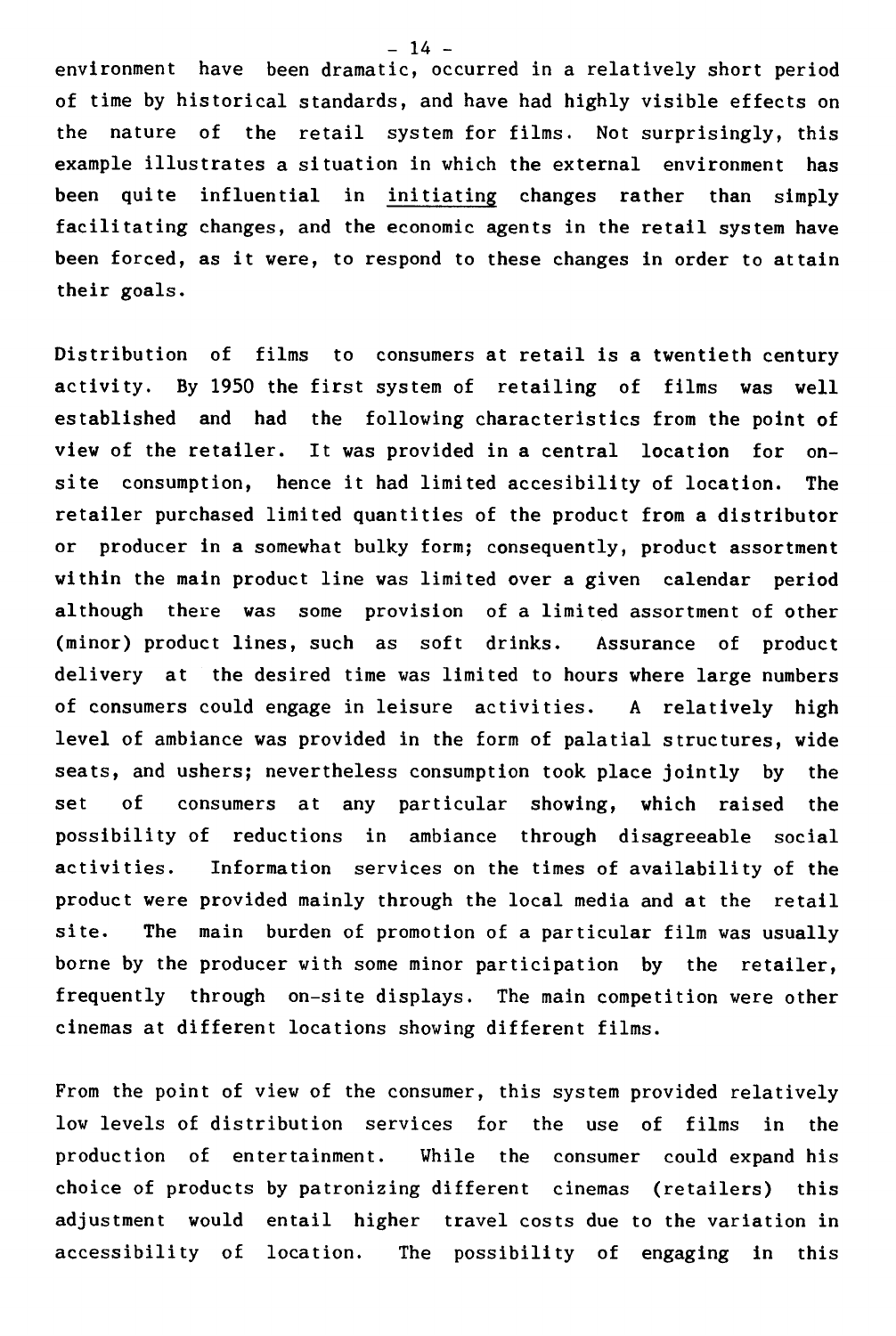consumption activity was constrained by the necessity to be at the cinema at a particular time and by the possible unavailability of the product when queues arose for popular films. The only service which did not seem inadequate in comparison to other retail activities was information. The consumer's main form of substitution in the production of entertainment, prior to the advent of television, was engaging in alternative leisure activities, such as patronizing live theatres.

Given the increase in income and reduction of working hours between the early days of the cinema in the 1920's and 1950, the demand for all entertainment activities by households increased, and in the U.S., for example, the cinemas followed the population into the suburbs.<sup>2</sup> In this setting, the development of television provides a significant technological change in the household's production function for entertainment. In particular, in the United States several facilitating factors contributed to the rapid and widespread dissemination of the new technology: almost complete availability of electricity in residences and high and rising incomes.

From the point of view of the retailing of films, television has two major effects: It provides different products than films as a substitute entertainment activity, and it provides old films. In both cases, television provides a very different mix of distribution services. First, consumption at home implies a much greater accessibility of location than for the standard form of retailing films; second, product assortments are expanded in both cases, although in very different forms. TV programmes other than films are new products whereas the films shown on television are old products.  $3$ During the 1950's and 1960's, assurance of immediate product delivery at the desired time through TV increased somewhat relative to cinemas although it was still very restricted. At that time assurance of product delivery in the desired form was much less for both TV programmes and films shown on TV, because the TV was technologically inferior to the cinema. In some dimensions and for some segments of the population ambiance was superior at the cinema. Information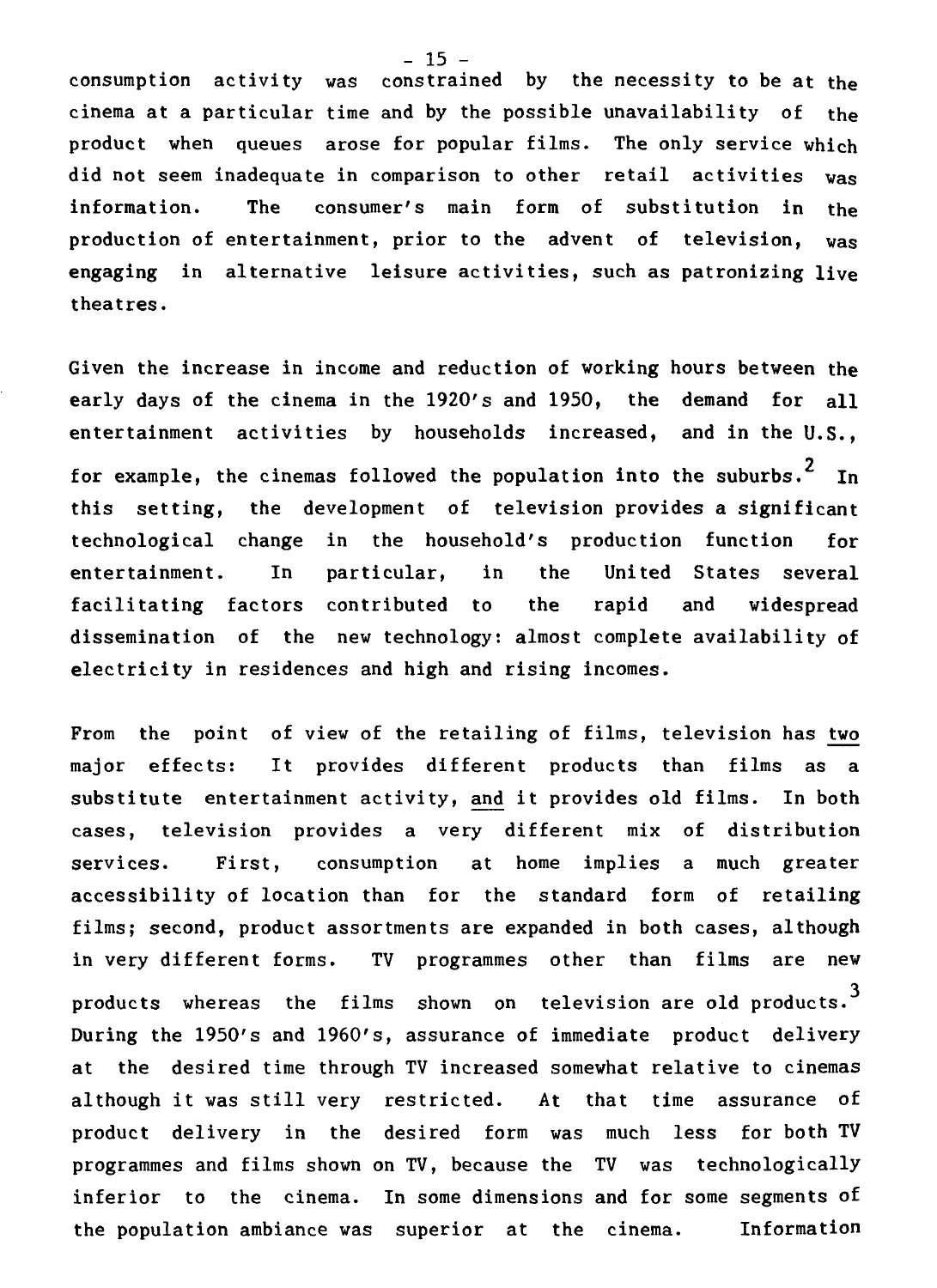services about the availability of the products may have been similar for both systems<sup>4</sup>.

One reason for the limited substitution of TV for the cinema in the fifties may be the technological change on both the production side and the distribution side that improved the quality of the product shown at cinemas, providing greater assurance of product delivery in the desired form at reasonable costs. In the 1960's, however, other factors on the supply side began to put downward pressures on the profits of the cinemas, for example increases in the costs of new films. Perhaps more importantly, the price of one of their largest inputs, space in prime locations, rose rapidly. In response to these pressures old cinemas disappeared and a new form of retailing films on-site began to spread: new buildings, or reconstructed old buildings, where several films could be shown simultaneously at the same site. These new cinemas may have occupied the same space as before but contained considerably expanded product assortments and lowered the costs of films that were not well received. In addition, by staggering starting times by twenty or thirty minutes, consumers were provided lover adjustment costs of being late, and the retailer could economise in some cases on labor and space by employing the same part of the building and the same workers in selling tickets and ushering the audience into the cinema. The need for the cinemas to contain costs and retail prices was exacerbated because the household's technology for producing entertainment through TV is one with low operating costs that can be spread over many programmes.

In the 1970's at least three factors visibly affected the nature of the retail system for films. First, technological improvement in TV sets due to the electronics revolution improved the assurance of product delivery in the desired form in home consumption of films (for example, color TV sets); secondly, films made for TV became common, expanding the product assortment for home consumption in a form that competed more directly with cinemas. Finally, governmental decisions on deregulation of the communications industry allowed the emergence of new forms of specialized retailing of films: namely, cable companies that offered all film channels. This last development enhanced once more product assortment and assurance of product delivery at the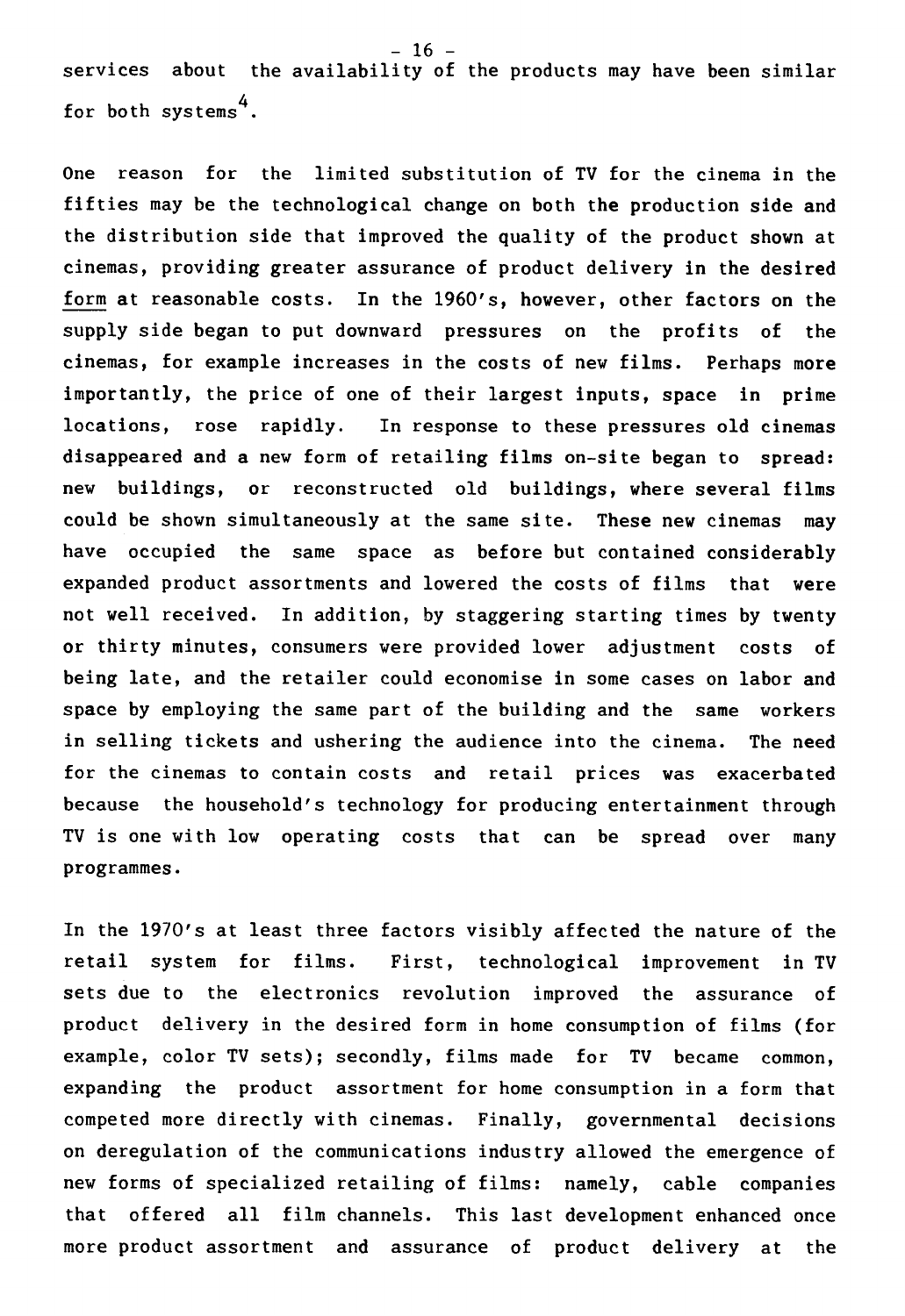desired time in home consumption of films. This is especially the case in rural areas where product assortment in retailing through cinemas was limited. This new form of retailing provided for greater direct competition between retailing films and other TV programmes as inputs into the household's production of entertainment, because the other distribution services provided are similar.

In the 1980's, the development of the video cassette player/recorder represents a technological innovation that has dramatically changed the household's production opportunities for entertainment in the home. This innovation provides the consumer with almost unlimited control of the time of viewing both regular TV programs and films in the home. The rapid rate of adoption of this innovation in the United States has been facilitated by the almost complete penetration of the market for TV sets, the high and rising income, and increasing opportunity costs of time in two income earning households. These conditions generate a greater demand for control of the timing of consumption activities.

As a result, a new retail form for films has grown rapidly during this decade, i.e. the video retail outlet providing films in video cassettes for home consumption. This new retail form provides greater accessibility of location than the traditional cinema, although not as much as films shown on TV; it provides greater breadth and depth of assortment than both, although the market segment represented by very new films is still dominated by the cinema; it provides relatively high levels of assurance of product delivery at the desired time and in the desired form; it provides relatively low levels of ambiance at the retail site, which is no longer the consumption site; and, it provides similar forms of information services as the other forms for retailing films. This segment of the retail market is quite dynamic, and it recently has witnessed attempts to capture part of the market by established retail firms, namely, convenience stores such as 7-11. While the convenience stores will offer less product assortment, because of storage limitations, they expect to attract consumers on the basis of the greater accessibility of location and assurance of product delivery at the desired time, which are the trademarks of its existing operations, as well as the availability of complementary product lines (e.g. soft drinks) in these stores.

- 17 -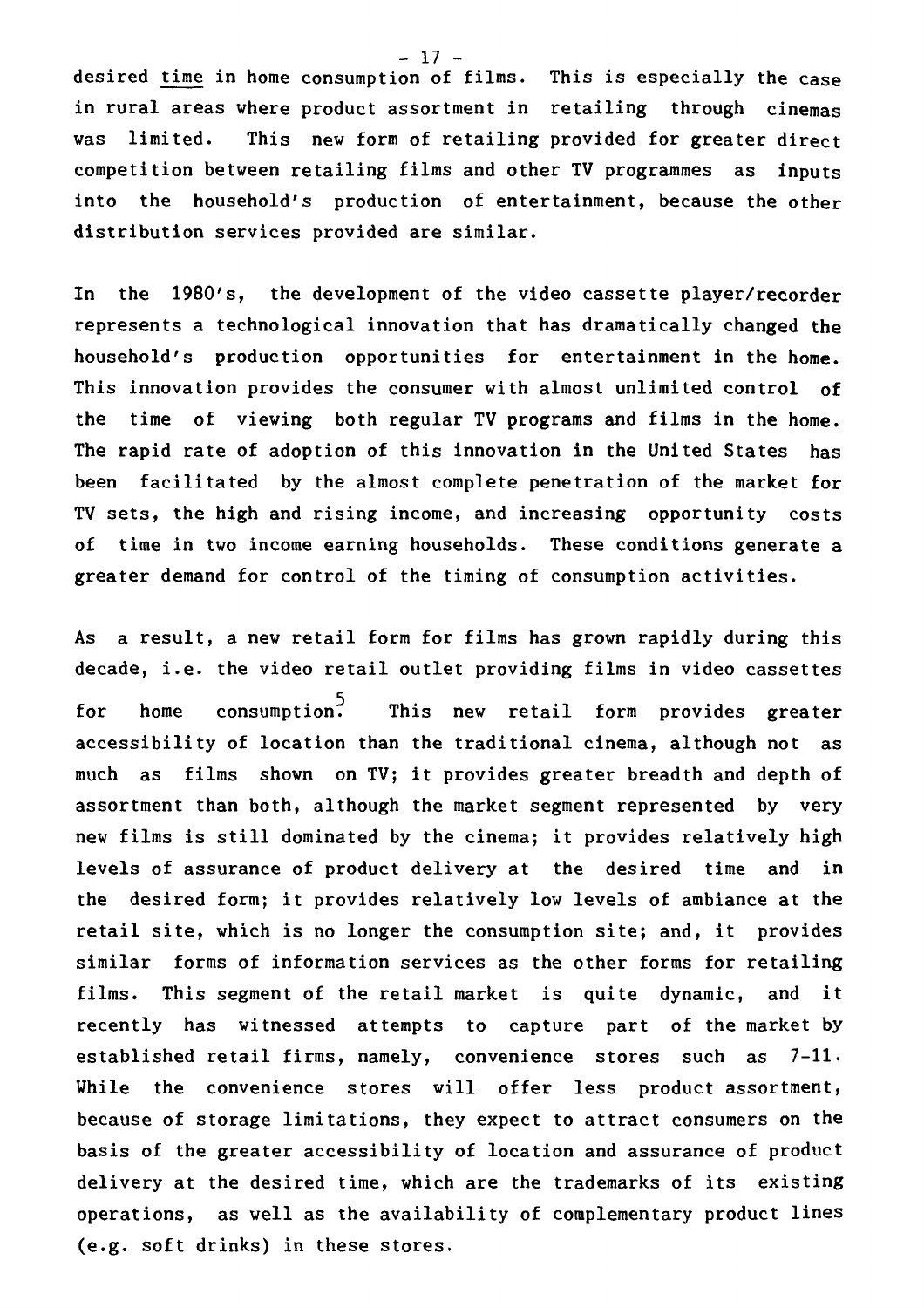An account of the evolution of this rapidly evolving industry in the context of the analytical framework developed earlier has allowed us to incorporate the critical role of external factors as well as their interaction with the internal dynamics of the model in a specific context. Moreover, it brings out certain trends that persist through these rapid changes. That is, the evolution of this industry seems to be guided by the aim of providing consumers with higher levels of several of the distribution services that retail firms provide as inputs into the household's production of entertainment, especially, breadth and depth of assortment of the product, accessibility of location, and assurance of product delivery. For example, in the 1980's the original form of retailing films through cinemas has accentuated its earlier tendency to build movie houses capable of showing more films simultaneously, but attendance has not grown. In 1979 there were 1.1 billion paid admissions to U.S. cinemas for the 16,900 movie screens; in 1985 total paid admissions were 1.06 billion for the more than 20,000 movie screens (Fortune and Forbes, 1986).<sup>6</sup> In any event, the consequence is that in this decade consumers face greater product assortment and assurance of product delivery than ever through cinemas, TV and video retail stores<sup>7</sup>.

# 5. IMPLICATIONS FOR THE STRUCTURE OF RETAILING FIRMS

In our previous work [Betancourt and Gautschi (1986a)] we have established the proposition that retail firms have a natural tendency to become complex organisations. This tendency has at least three manifestations. In the pursuit of profits the retailer attempts to secure inputs at the lowest possible prices. One way for the firm to accomplish this is to integrate backwards (1). Alternatively, the firm may attempt to operate in a manner that wouid spread the cost of the fixed factors of its production (operation) over more transactions. Hence the retailer may either expand his assortment (2) to raise the average transaction size in his establishment, or he may expand to different markets (3) to exploit different demands by operating more than one establishment under some central coordination. The success with which retailers in various categories evolve to become more complex organisations and the resulting retail form depend greatly upon

 $- 18 -$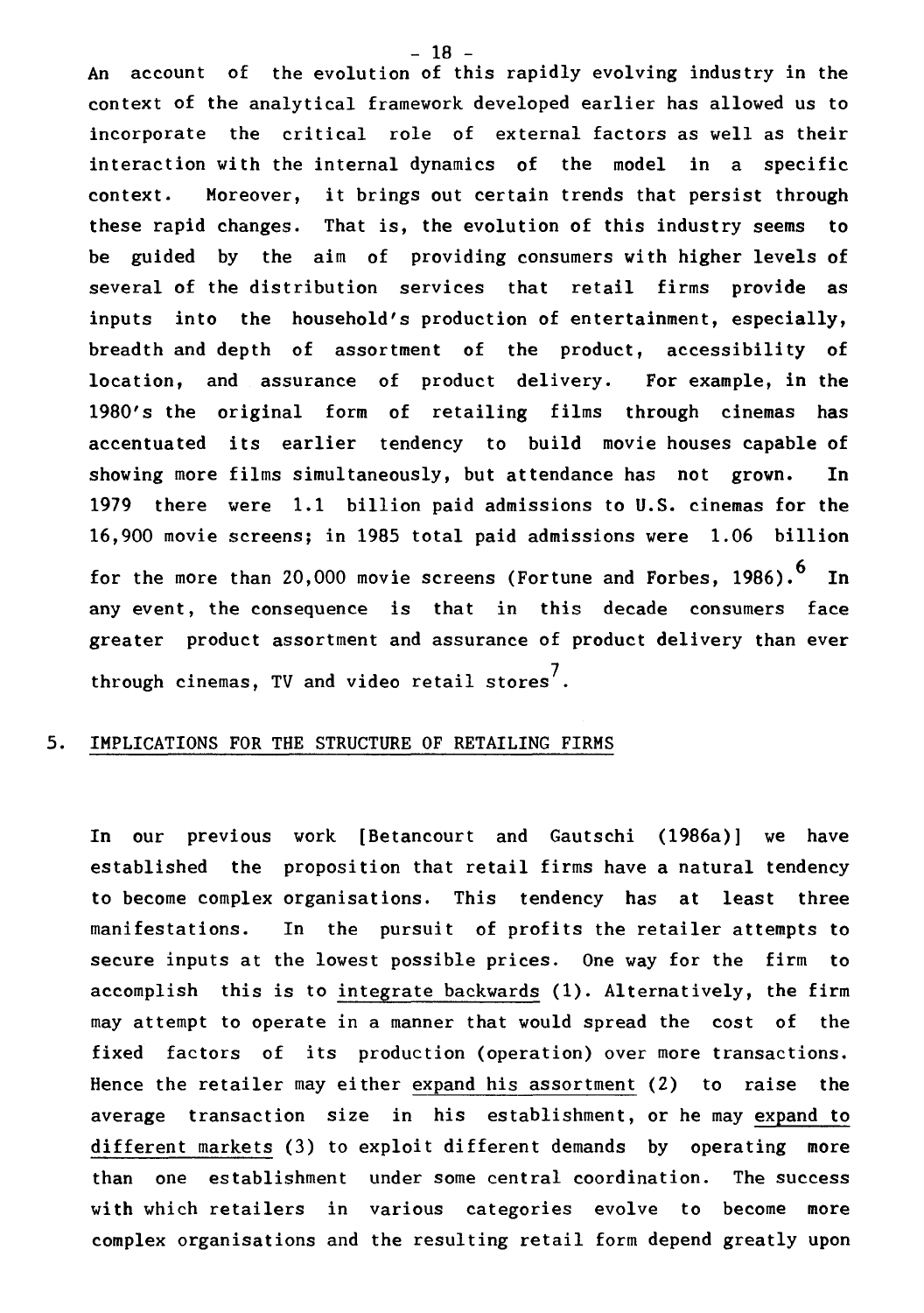a variety of facilitating factors in the external environment, but it is the drive for increasing profits that would seem to initiate the process. To illustrate this inexorable push toward organisational complexity, we consider the rise of the three most significant retail institutions of the nineteenth century (cf. McNair and May, 1976), namely, the department store, the retail Chain, and the mail order retailer.

## 5.1 DEPARTMENT STORE

By definition, a department store is a large-scale general merchant. The assortment is broad and may be relatively deep, and the retailing of the différent categories of the assortment (departments) are managed by trained, salaried personnel.<sup>8</sup> In particular, each department usually has its own buyer - an employee of the retail firm; in some cases department stores own suppliers. The buyer represents a form of backward integration as the department store internalised a function that previouly had been performed in the market, usually by a specialist (e.g. by a buying agent). To be sure, this organisational innovation could not have occurred without the concomitant development in the external environment of management methods that liberated the traditional owner-operator (cf Bucklin, 1972) providing him the means to delegate responsibilites. The principal reasons for the department store to employ a professional buyer were to acquire the knowledge to match the assortment to the demands of its consumers and to consolidate orders for the store, thereby achieving lover delivered prices of goods.

The department store operation became known for two other innovations, namely, fixed (i.e. non-negotiable) prices and extensive use of newspaper advertising, publicising items in the assortment and their prices. These practices had the benefit that they reduced certain kinds of information costs for consumers. Although the independent tailor, for example, may have been more knowledgeable of the cloth he sold, he rarely advised his customers of the price of a finished garment before the customer made a choice and was fitted, and he was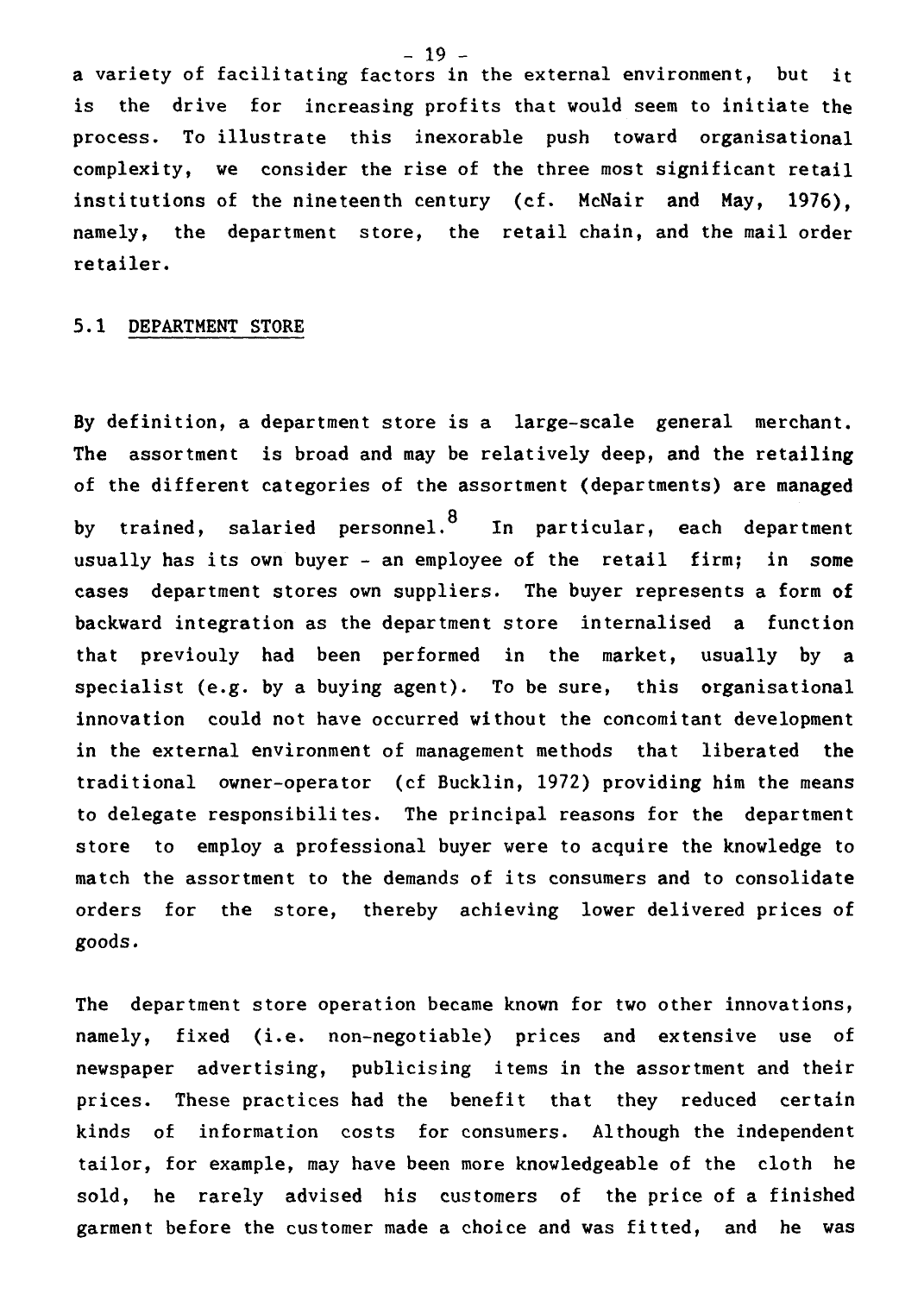$- 20$ more likely to rely upon word-of-mouth communications rather than media advertising to build a clientele.

There were a number of other facilitating factors in the external environment that permitted the development of the department store. In Paris, for example, profound changes in shopping behavior were caused when Haussmann conducted his redesign of the street network from 1835 to 1870. Because of the dramatic improvement in the transportation infrastructure during this period, it became easier and cheaper (at least in terms of time) for Parisiens to travel from one arrondisement to another for shopping purposes. A retailer could minimise the average economic distance from his customers by locating on a grand boulevard near the centroid of the Paris population, thus providing higher levels of accessibility of location to a large market. That is, a byproduct of the improvements in the transportation infrastructure was the extension of a retailer's trading area. As the volume of patrons frequenting his store increased, any given retailer gained from transacting with more consumers on any given day. However, the profit seeking retailer recognised the opportunity to reap the potential additjonal benefits from increasing the average value of a customer's transaction by expanding his assortment. The opportunity existed because the customer was interested in reducing his direct transportation and direct time costs by consolidating his purchases, to some extent, at a limited number of locations. Consequently, a cluster of large scale general merchandise retailers developed along the Boulevard Haussman and adjacent streets between the Opéra and Place Madeleine, inspired by the earlier success of au Bon Marché (1852) on the Left Bank (cf. Ardagh, 1982) $^{9}$ . To enhance further patronage these large scale retailers were designed to minimise psychic costs of customers. More than one American department store adopted the design of a grand Paris store in an attempt to duplicate the attraction power of their ambiance (e.g. the old City of Paris in San Francisco adopted the rotunda design of Galeries Lafayette).

The significant influence of the transportation infrastructure as a facilitating factor in the emergence of the department store is also illustrated by the conditions and resulting evolution witnessed in other cities. For example, in London, the inauguration of service of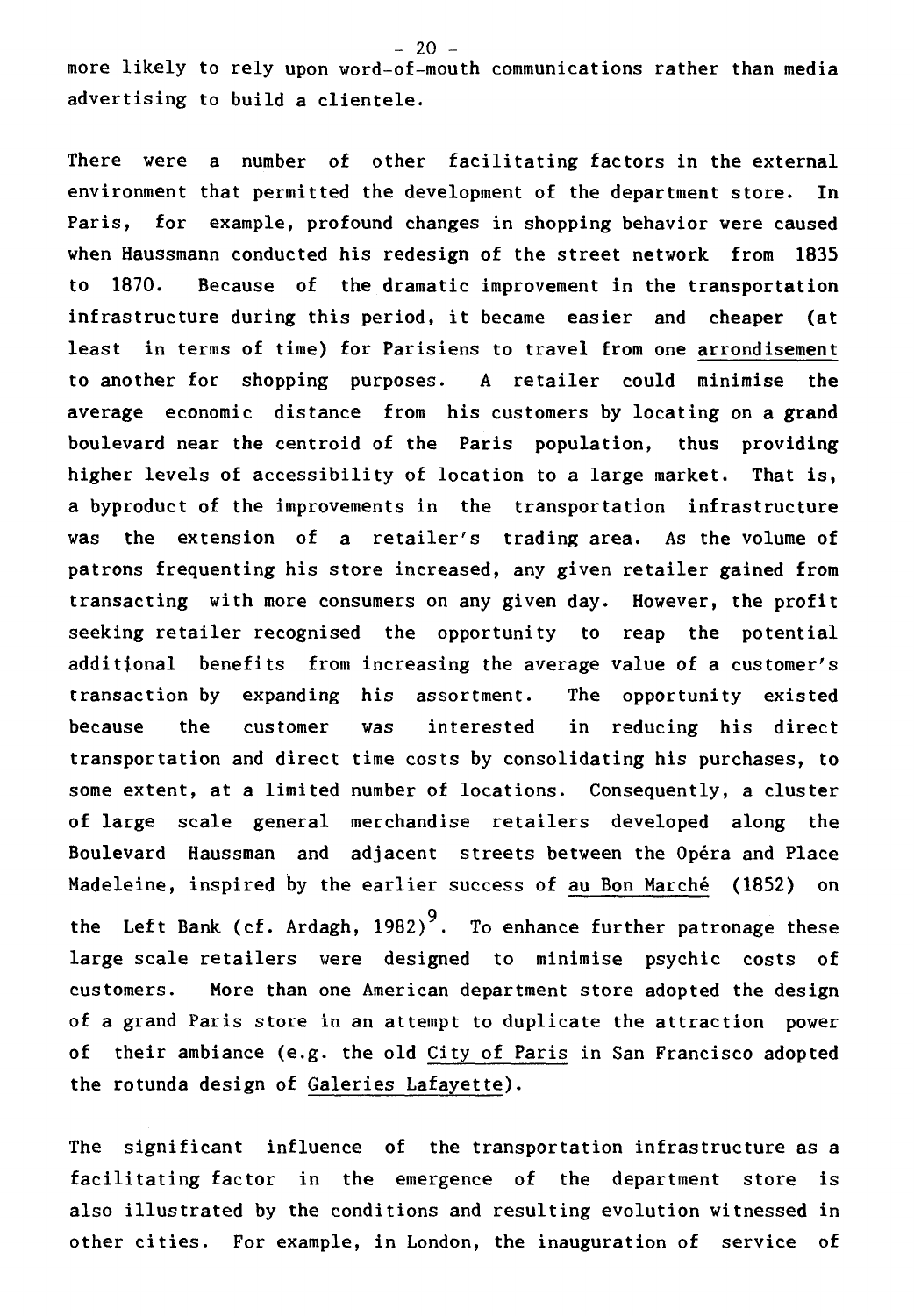**the underground electrified railway (subway) along one line (between King William Street and Stockbridge) in 1890 made the city more penetrable for Londoners residing in the various districts. London was difficult to traverse because of the intricate street network that persists even today10. With the expansion of the London subway, the trading areas of merchants in the interior of the city**  extended throughout the city and even beyond. As shoppers found it **easier and easier to gain access to the interior of the city, a concentration of large-scale general merchants began to develop near the geographic center of London along Oxford Street, Regent Street, and Picadilly in the last decade of the nineteenth and first decade of the twentieth century. Presumably inspired by the example of the palatial department stores in Paris and in other large cities of the nineteenth century, the first department store in London was constructed in 1909 on Oxford Street, almost sixty years after the emergence of the institution in Paris.** 

**By contrast, the grid plan of the typical U.S. city meant that the economic distance for consumera residing at any two different points equidistant from the center of the city would be approximately equal. Hence, it was natural that retail agglomerations originally developed in the geographic centers of most U.S. cities. Just as the Paris retailers, profit seeking U.S. retailers, centrally located, recognised that the broader their assortments the higher patronage of their establishments would be, as customers would be inclined to consolidate their purchases in order to minimise their direct transportation and direct time costs. Moreover, with the development of street rail in the nineteenth century and, eventually, the motorised vehicle the department store "downtown" found it profitable to offer delivery service to further encourage the consolidation of consumer purchases. The emergence of the department store concept in the U.S. with A.T. Stewart's Marble Dry Goods Palace in New York in 1846 inspired a rapid development, with refinements on the basic concept, that coincides with the growth of the American cities, for example, Lord and Taylor (1858) and Macy (1858) in New York, Marshall Field (1872) in Chicago, and John Wanamaker's (1876) in Philadelphia.** 

**- 21 -**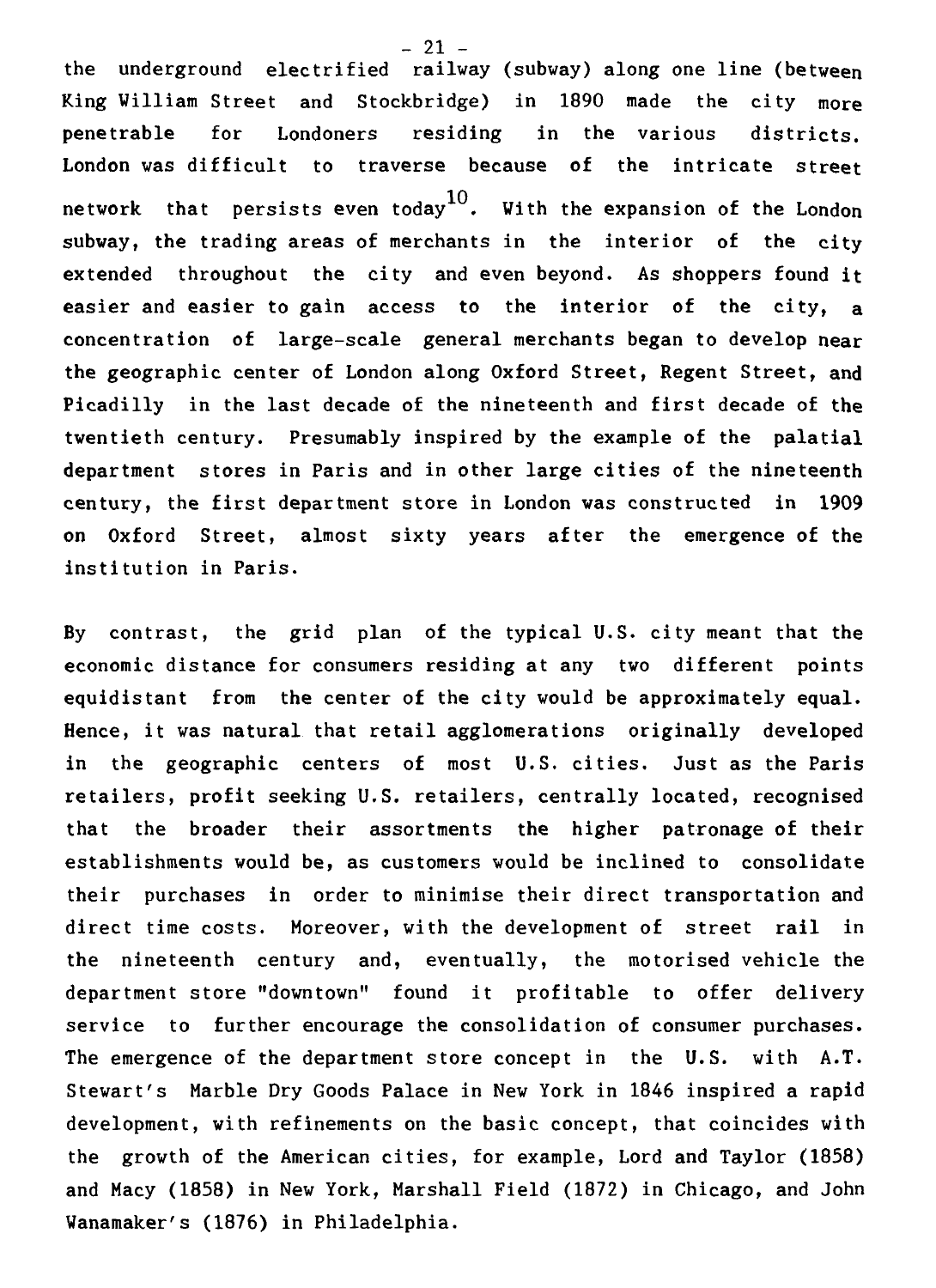Irrespective of the city, from the perspective of the consumer, the relevant choice was either to patronise the department store at a single location or a collection of specialist retailers in different locations. As broad and as deep as the department store's assortment may have been, it was often not necessarily so extensive as the combined assortments of various specialists. In some cities, the consumer pursuing a single, narrow purpose could find one category of specialists clustered in a district of the city (e.g. Saville Row in London) collectively guaranteeing assurance of product delivery in the desired form.

But the department store survived and, indeed, flourished, because it offered a sufficiently extensive assortment that provided the consumer a reasonably high level of assurance of product delivery in terms of both desired forms and time, combined with high levels of accessibility of location, information, and ambiance. It is important to recognise that the high accessibility of location was not a given condition. That is, managers of the department stores had to convince customers that the latter could significantly reduce direct transporation and time costs by consolidating purchases at a central facility (i.e. the department store). Consumers who could travel five minutes, for example, to the department stores from their homes could probably travel five minutes or less to one or more specialists. Hence, the marketing problem for the department store was to encourage the typical consumer to think of a transaction unit not as a single purchase but as a collection of purchases. Presumably, it was easier for consumers to adopt the broader measure of the transaction unit as the assortment of the department stores expanded in breadth and in depth.

We note, parenthetically, that the deparment store, as a single large establishment in the center city, continued as a successful retail form well into the twentieth century. With the growth of the suburbs, especially in the United States, and with the rising congestion in the interior of major cities, the original stores of many department store companies have declined in importance. In terms of our model, we can attribute this performance to a reduction in their levels of accessibility of location. According to McNair and May (1976) the average decline in sales for the center city stores has been about 35%

 $- 22 -$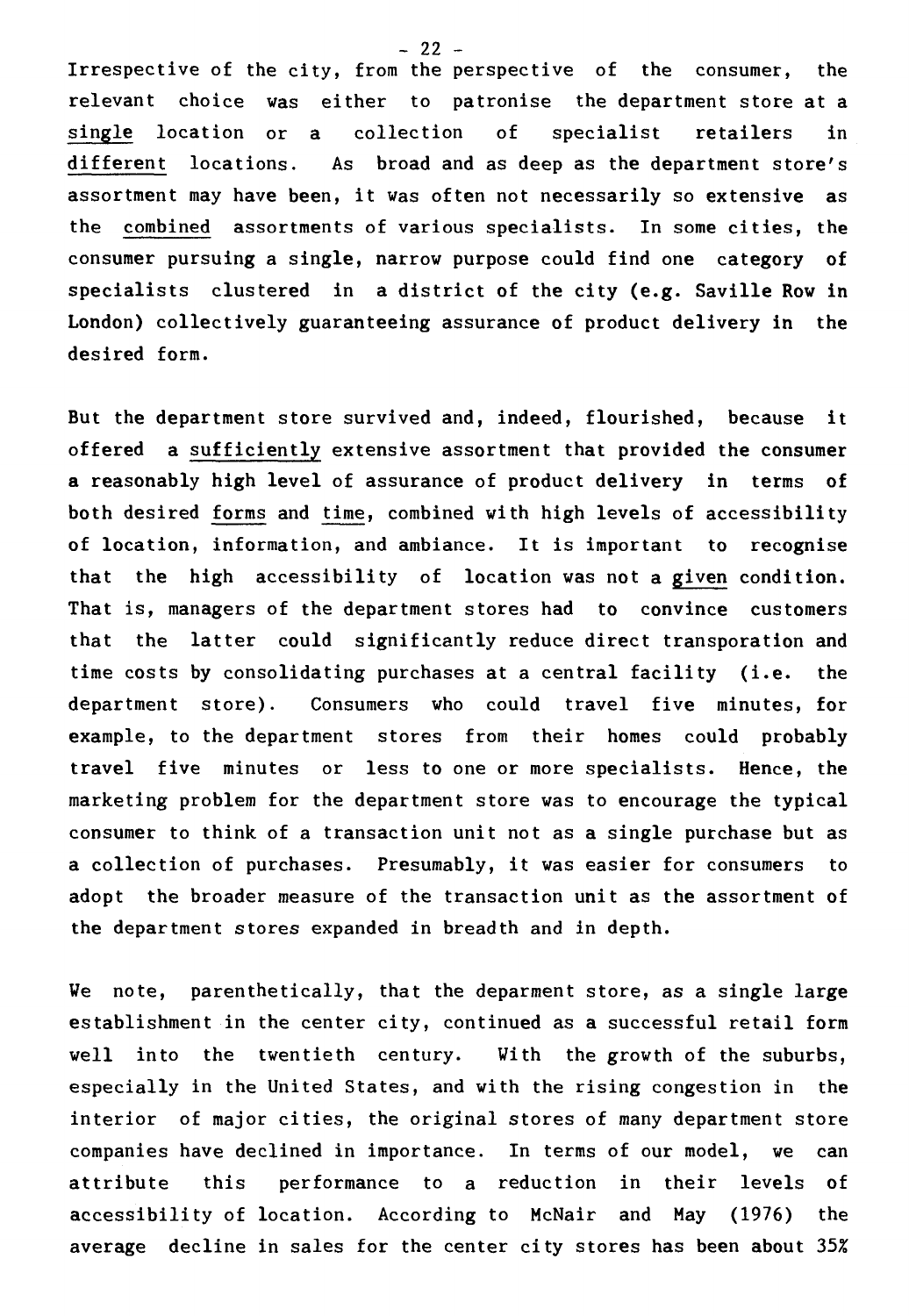as compared to their peak years. For those that have survived, most have found it expedient to open branches in the suburbs.

# 5.2 Chain Store

By definition a chain store is a single unit of a set of individual establishments that benefit from some degree and form of central coordination. The corporate chain, as the name implies, is a set of stores owned by a central administrative organisation. A voluntary chain is one in which individual units (usually independent establishments) agree to some set of practices controlled or coordinated by a central organisation. Often, voluntary chains take the form of a set of independent retail establishments that agree to buy supplies from one or more designated wholesalers. The functions performed by the central coordinating body may range from centralised buying (to achieve economies in purchasing for the member units) to coordinated physical distribution (to allow member units to achieve low delivery costs). In any case, a major reason for the existence of the chain is for the member retail establishments to secure the lowest possible p (delivered prices of the products in the assortment). When the chain is a corporate chain, this may mean that the firm can profitably operate in geographically separated markets, retailing a standard assortment at margins below those of local competitors.

There are demand side reasons for the emergence of chains, as well. Apart from the tendency for relatively low retail prices of chain store products, the cost for the household to acquire relevant information can make a retail chain more or less attractive to the household. In particular, the more frequently a household relocates, the greater are the information costs it incurs in scanning the market. If a population has a pronounced inclination toward geographic mobility, then there should be a pronounced demand for standardisation of products and retail activities so as to minimise the costs of information acquisition. According to Long (1977), the average American moves bouse about 13 times in bis lifetime, as compared to the average Briton who moves about 8.35 times, and the average Japanese who moves only 4.9 times. Considering the U.S. age distribution and the greater tendency toward mobility among the young this means that "about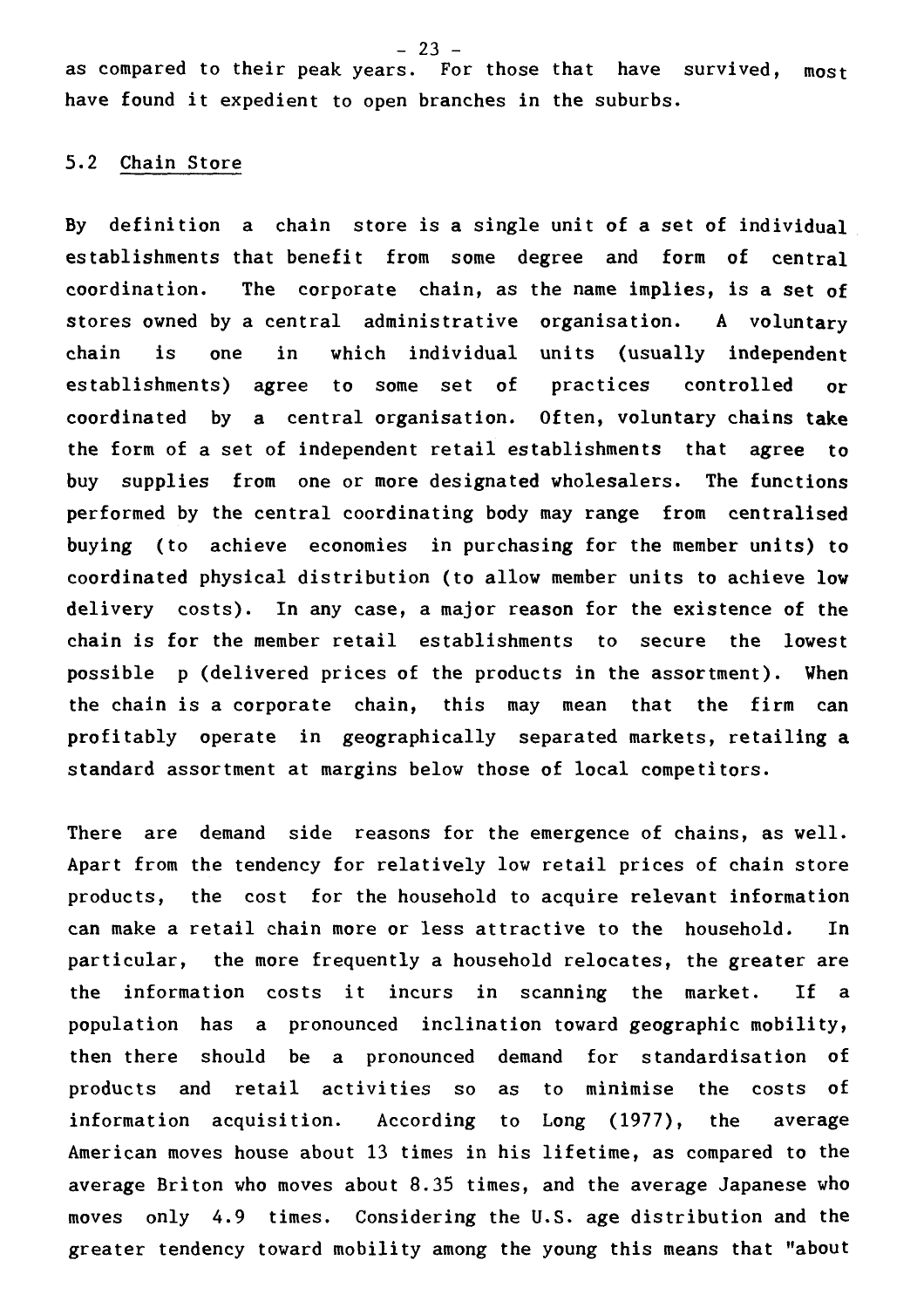20 percent of Americans move in the course of a year". Moreover, this is not a recent American phenomenon. Long (1977) quotes the 19th century Argentine statesman, Sarmiento, who observed in 1840 "if God were suddenly to call the world to judgement, He would surprise twothirds of the American population on the road like ants".<sup>11</sup>

The development of product standardisation is apparent in the rise of national brands. The importance of population mobility on product standardisation is perhaps implicit from the lack of product standards in televisions and some consumer electronics in the EEC. That is, the establishment of product standards would make it less painful for Europeans to relocate across frontiers, temporarily, in the interests of pursuing career opportunities, for example. Yet standardisation also extends the boundaries of the market in which a product can be distributed.

The first corporate retail food chains began in the U.S. still during the period of the Westward Expansion in the nineteenth century. A&P, tracing its origins to 1859, owned 95 retail food stores from New York City to Milwaukee by 1890. Grand Union (1872) expanded through the Middle Atlantic region; Jewel Tea (1890) and Kroger (1880) expanded through the mid-West; and Ralph's (1873) developed a chain in the West. Major chains in drugs, shoes, and the variety category were established during the period 1879 to 1908.

In contrast to the American chain evolution, retail chains were much slower to develop in Europe. The first large retail chain to operate successfully in the U.K. was the American variety chain, F.W. Woolworth's, which opened its first store in Liverpool in 1909. In France the first network of succursalistes was initiated in 1866 in the region around Reims for the retailing of groceries, but the concept of retail chains with standard storefronts, standard layouts and standard assortments was not established until 1928 with the variety chain Prisunic. The growth of this form of retailing in France is associated with the development of the supermarché and the hypermarché in the late 1960's and early 1970's. (cf. Albert, 1979 and Dayan, 1981). Presumably, the less mobile French or British household did not incur such inordinately high information acquisition costs as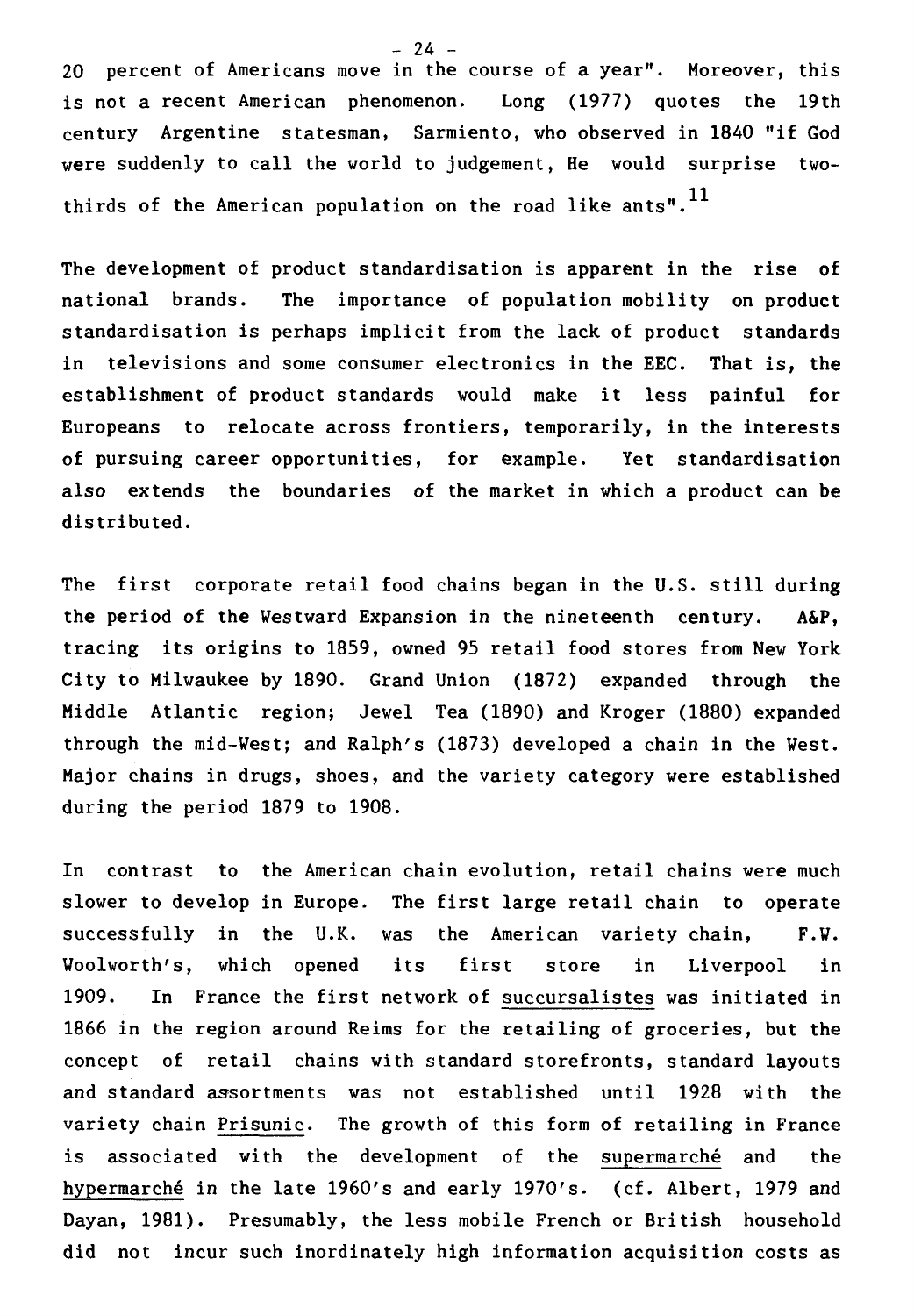$-25 -$ 

the mobile American household, which doubtless explains, at least partly, the later developments of standardisation in retailing via chains and retail franchises in European markets.

# 5.3 Mail Order Retailing

The emergence of the retail mail order business is associated with **the**  growth of two independent firms, namely, Montgomery Ward **(1872) and**  Sears Roebuck (1886). The original target markets for these firms were the widely scattered rural markets on the North American continent of the 19th Century.

Until the development of the transcontinental railroad in 1869, these markets had not been particularly attractive for the large-scale retailer. Selection of retail location was certainly a problem as most customers would have had to travel long distances to any "central" point. Money was a problem, as well. The Homestead Act of 1862, which was enacted to accelerate the settlement of the vide open spaces West of the Mississippi River, gave away (free) 160 acres of land to anyone who agreed to live on the land for five years. The settlers literally lived off the land as subsistence farmers. As settlers characterised most of the Western rural population, the only means with which they could trade (when they felt a need to) was to barter goods which they produced in the household (on the homestead). Hence, small-scale retailers (the general store) were scattered with the rural population serving a market-making function.

The rapid and extensive development of the railroad, provided an efficient means to transport agricultural commodities over long distances from within the depths of the rural areas to the growing cities. This process provided a new source of income for the rural population. As a result of the integration of the urban and rural markets, Chicago emerged as the primary distribution node on the continent, and it is no accident that Ward and Sears established their operations in Chicago. These mail order businesses capitalised on the new integrated technologies of the railroad and telegraph to serve widely scattered rural markets.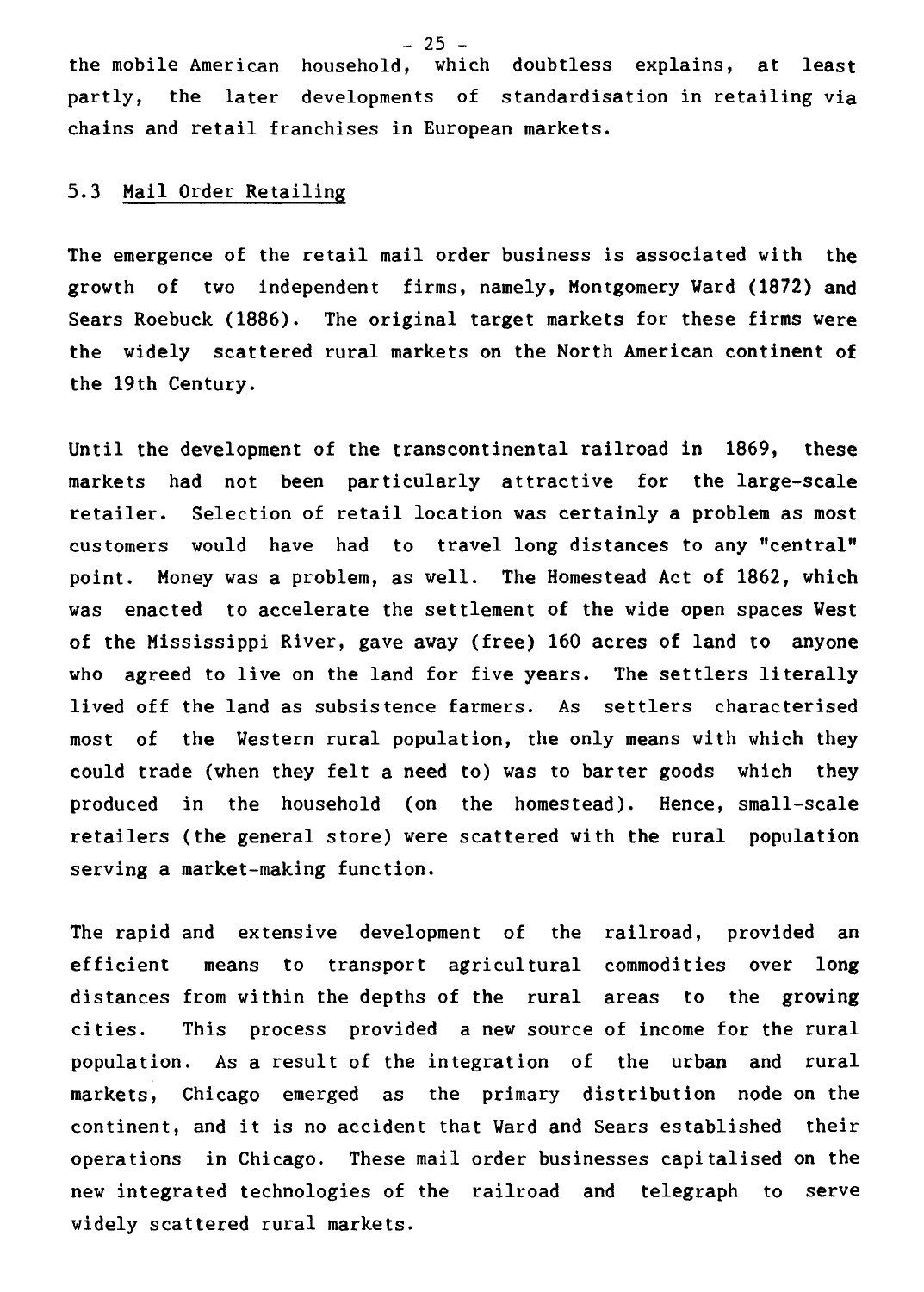- 26 -<br>Starting initially with narrow as assortments, Ward and Sears could communicate products in their assortments and their prices at low cost to the rural household. Thus, Sears and Ward could provide high levels of information for the rural consumer. Because of rail and telegraph, customer's orders could be transmitted efficiently and deliveries could be made more rapidly than the rural customer could ever have accomplished for himself by patronising merchants in the large cities. Thus, Ward and Sears provided high levels of assurance of product delivery at the desired time and at a negligible direct transportation cost and at a low direct time cost to the customer. As incomes continued to rise for the rural population during the last decades of the nineteenth century, Sears and Ward had the incentive to expand their assortments. In 1887, Wards listed more than 24,000 items in its catalogue, and by 1899 Sears had organised its mushrooming assortment into 24 departments (cf. Chandler, 1977). These retailers, therefore, continued to increase the levels of assurance of product delivery in the desired formas the purchasing power of households in their served markets increased. By the early twentienth century, Wards and Sears had become large, complex retail operations serving multiple markets with extensive assortments.

#### **SUMMARY**

In this paper we have applied an analytical framework to explain, ex post, why certain institutions and retailing forms have emerged in the past. There are two principal ways that change in retailing can be explained in terms of this analytical framework. First, new characteristics of the external environment, such as changes in telecommunications, transportation, or relevant technology of households, could alter the costs of household production or the costs of conventional retailing, so as to necessitate or precipitate structural changes in retailing. Additionally, alterations in the external environment may provide opportunities for new forms of retailing to reduce the costs of retailing or the relevant distribution costs of households. In either case, the framework presented in the paper can be used to develop reasonable scenarios for the emergence of new institutions and retail structures in the future.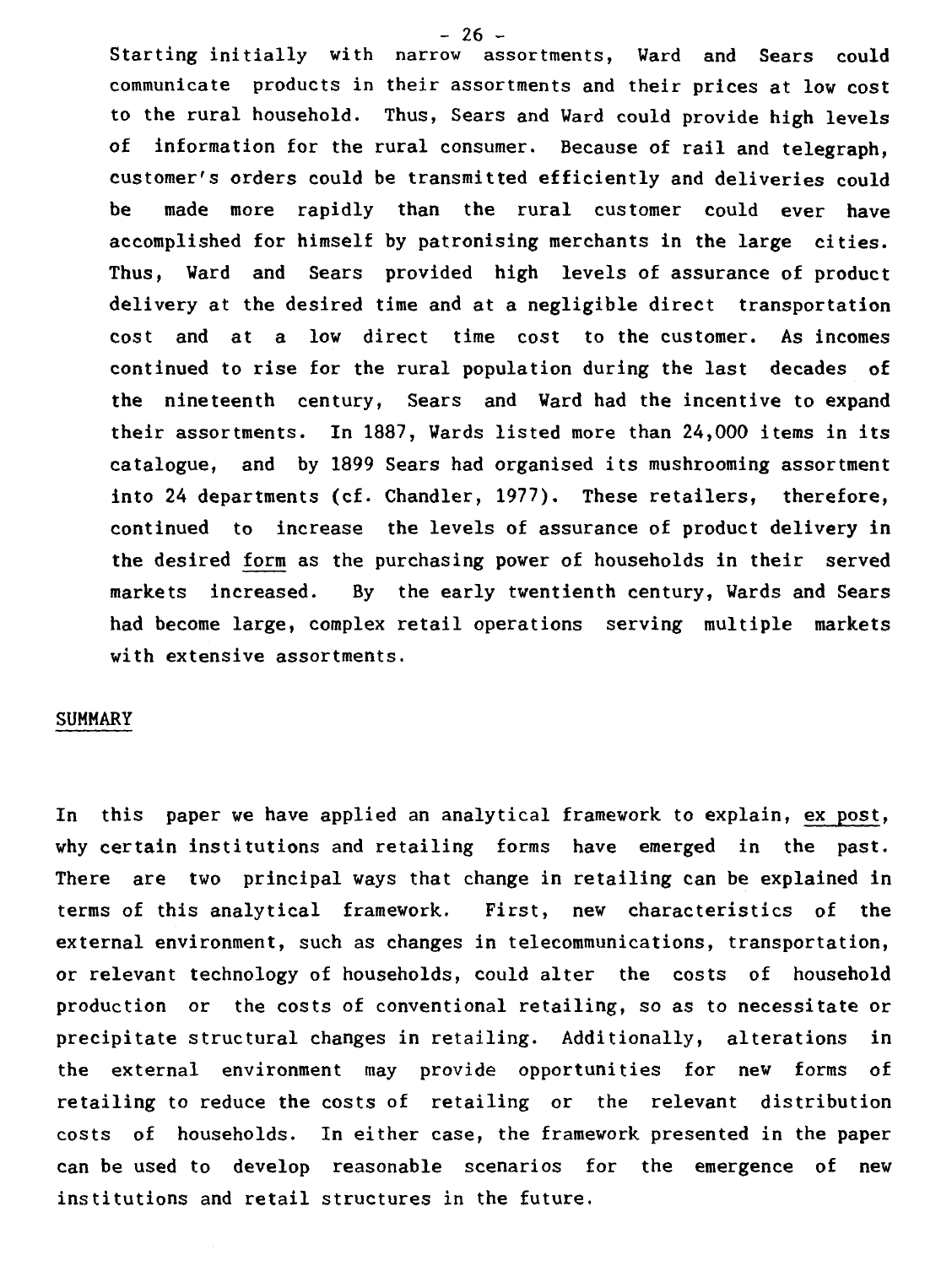# FOOTNOTES

- The advent in recent years of packaging for milk which does not require<br>storage in refrigerated space, for example Tetra-Pak. may jeopardize storage in refrigerated space, for example Tetra-Pak, may the existence of milkmen in the U.K. through its reduction of consumers' and producers' storage costs associated with purchases from a retail site.
- <sup>2</sup> The level of product assortment generated by this system varied greatly between the larger metropolitan areas and the small towns, with assortments much more limited in the small towns.
- 3 Television extends the marketable life of any given film substantially. Thus, it eventually limits increases in the price at which new films are provided to the cinemas, since the costs of producing the new films could be spread over a longer life which would generate additional revenue.
- 4 There appear to be mutual benefits with respect to increased recognition of performers in both media, which presumably increases the demand for both of these forms of entertainment relative to other forms.
- 5 An earlier form of this retailing outlet existed prior to the 1980's: retail stores specializing in the renting of movies and projectors for<br>the showing of films privately. Nevertheless, their scale of the showing of films privately. Nevertheless, their scale of operations in major metropolitan areas was small and there were few shops. Incidentally, the video casette player technology also extends the marketable life of films.
	- 6 Similar reactions of cinemas have been observed in Europe. Dryden (1986) describes the multiple screen strategy of the Ghent cinema, Decascoop. Admissions to cinemas in France have remained stable for 25 years, but over the same period admissions have declined 70% in the UK, 75% in Italy and 30% in West Germany. A recent article in the London Times (17 July 1986) attributed the French cinema's popularity to "the accessibility of cinemas and the great variety of films due to a policy of closing or transforming big cinemas to create several small viewing theatres". There are more than 5,000 cinemas in France, i.e. more than four times as many in the W.
- $^7$  Total receipts for films in France in 1984 were 1353 FF million, of which 62.2% were from cinema admissions and 3.6% were from rentals of video cassettes. It is projected that total receipts will grow to 1991 FF million by 1990 and that cinema admissions and video cassette rentals will account for 33.9% and 21.2% of this total, respectively. (Le Monde, 1986.)
- 8 In some cases, some store personnel in certain departments may be paid a commission on sales.
- 9 Au Bon Marché began as a smaller scale establishment in 1838.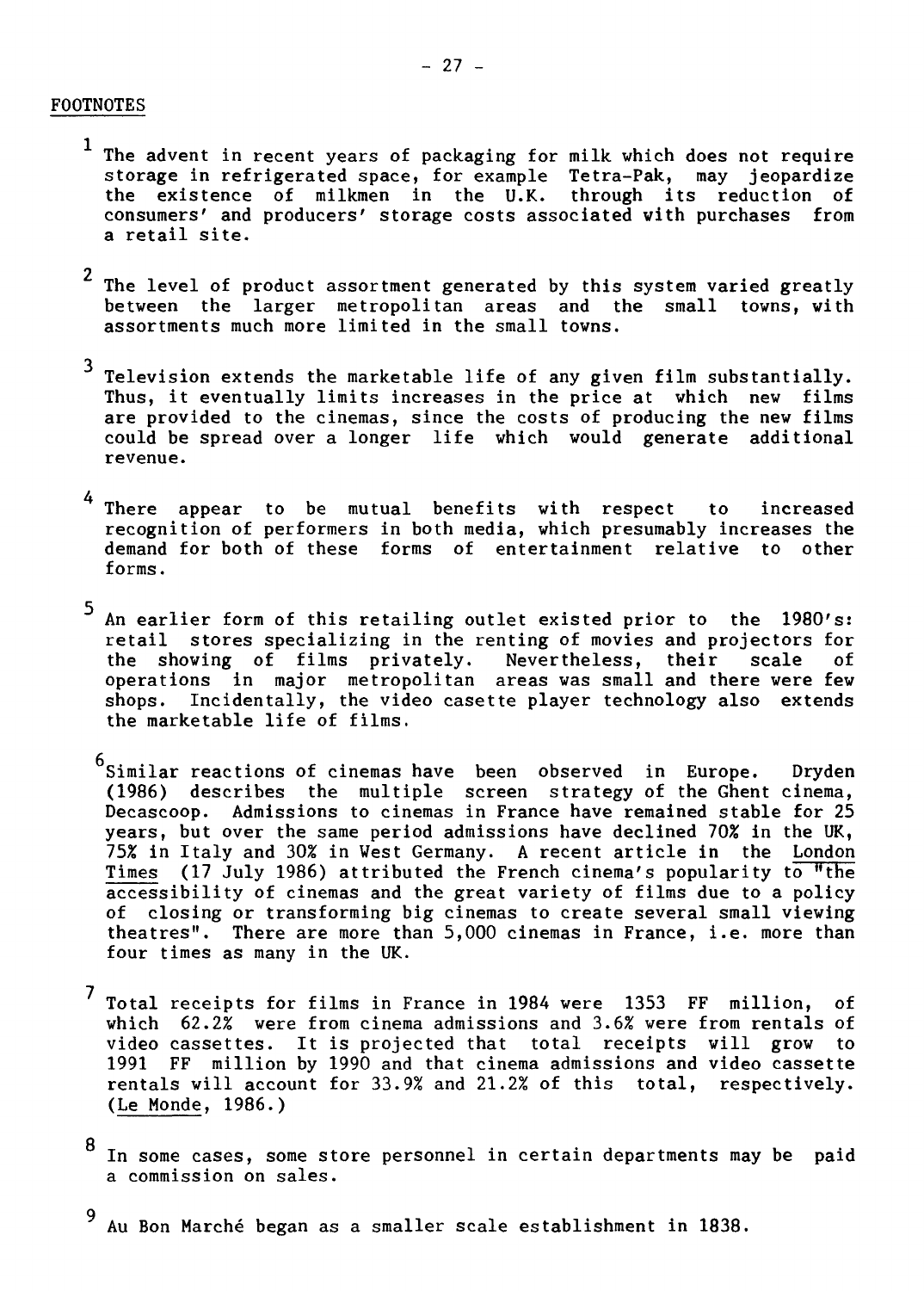10 Curiously, difficulty of access by large volume suppliers to points within contemporary London has been given as a reason for **the**  establishment of large scale supermarkets on the outskirts rather **than in** the interior of London (David Churchill, Financial Times, 30 July, 1986, p. 10, Special Section on Retailing).

11 Long (1977), p. 118.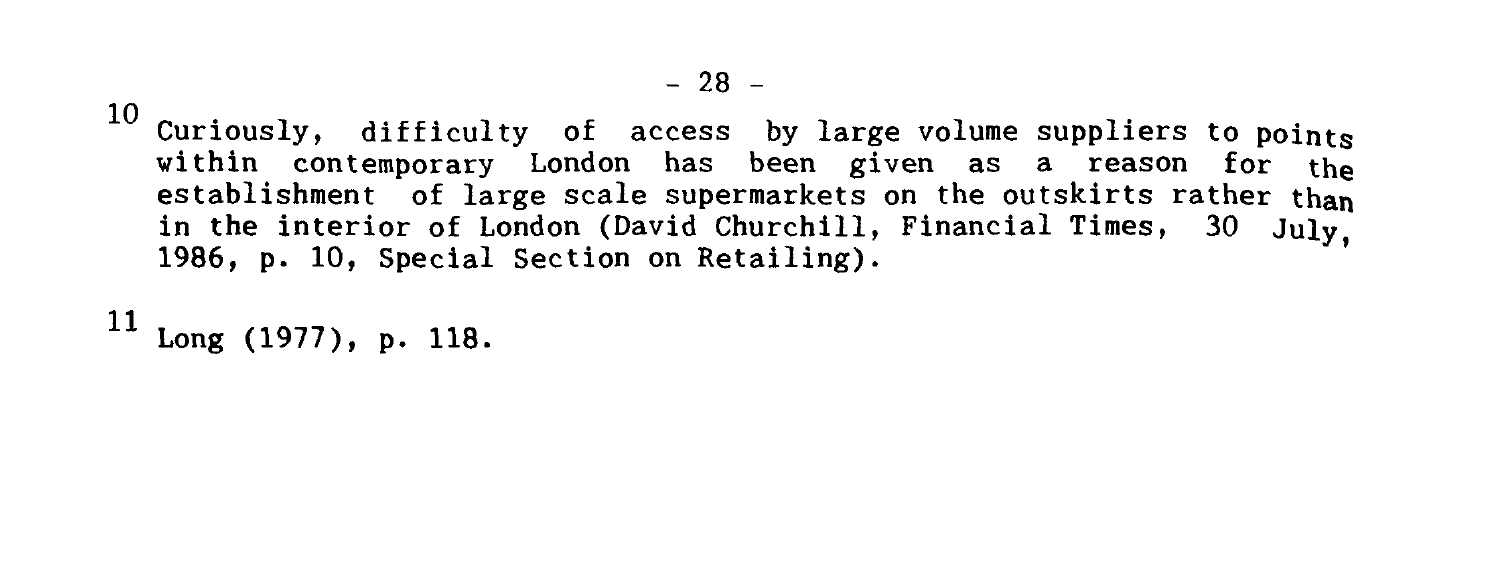Albert, J., (1979), "Le Nouveau Visage es comtes commerciaux de la nation", Revue francais du marketing, janvier 78. Ardagh, J., (1982), France in the 1980s, London: Penguin Books. Baumol, W., J. Panzar, and R. Willig (1982), Contestable Markets and the Theory of Industry Structure, New York: Harcourt Brace Jovanovich. Becker, G., (1965), "A Theory of the Allocation of Time", Economic Journal, Vol 75: pp 493-517

Betancourt, R. and D. Gautschi (1986a), "The Economics of Retail Firms", working paper (April 1986).

Betancourt, R. and D. Gautschi (1986b), "The Retailer as a Multiproduct Firm", mimeo.

Brown, S., (1986), "Theories of Retail Institutional Change", mimeo.

Bucklin, L., (1972); Competition and Evaluation of the Distributive Trades, Eaglewood Cliffs: Prentice-Hall

Chandler, A., (1977), The Visible Hand, Cambridge; Harvard University, The Bellways Press.

Churchill, D., (1986); Special section on retailing, Financial Times, July 30, 1986, pp 10.

Dayan, A., (1981), Manuel de la distribution, Paris: Les Editions d'organisation.

Dryden, S., (1986), "Luring the European Moviegoer", International Herald Tribune, September 23, p 12.

Forbes, (1985), "Now Playing: Exhibitor Power", 8 March 1985, pp 54-59.

Fortune, (1986), "Movie Theaters Head Back to the Future", 20 January 1986.

Georgescu-Roegen, N., (1971); "The Entropy Law and the Economic Process, Cambridge", Harvard University Press.

Lancaster, K., (1966), "A New Approach to Consumer Theory", Journal of Political Economy, vol 74 (April), pp 132-157.

Le Monde, (1986), "Sons et images: communications: les recettes du cinéma", 17 March 1986, p 9.

Long, L., (1977), "Geographical Mobility" in R. Ferber (ed.), Selected Aspects of Consumer Behavior, National Science Foundation, Government Printing Office, Washington D.C., pp 117-130.

McNair, M., (1958), "Significant Trends and Developments in the Postwar Period", in A.B. Smith (ed.)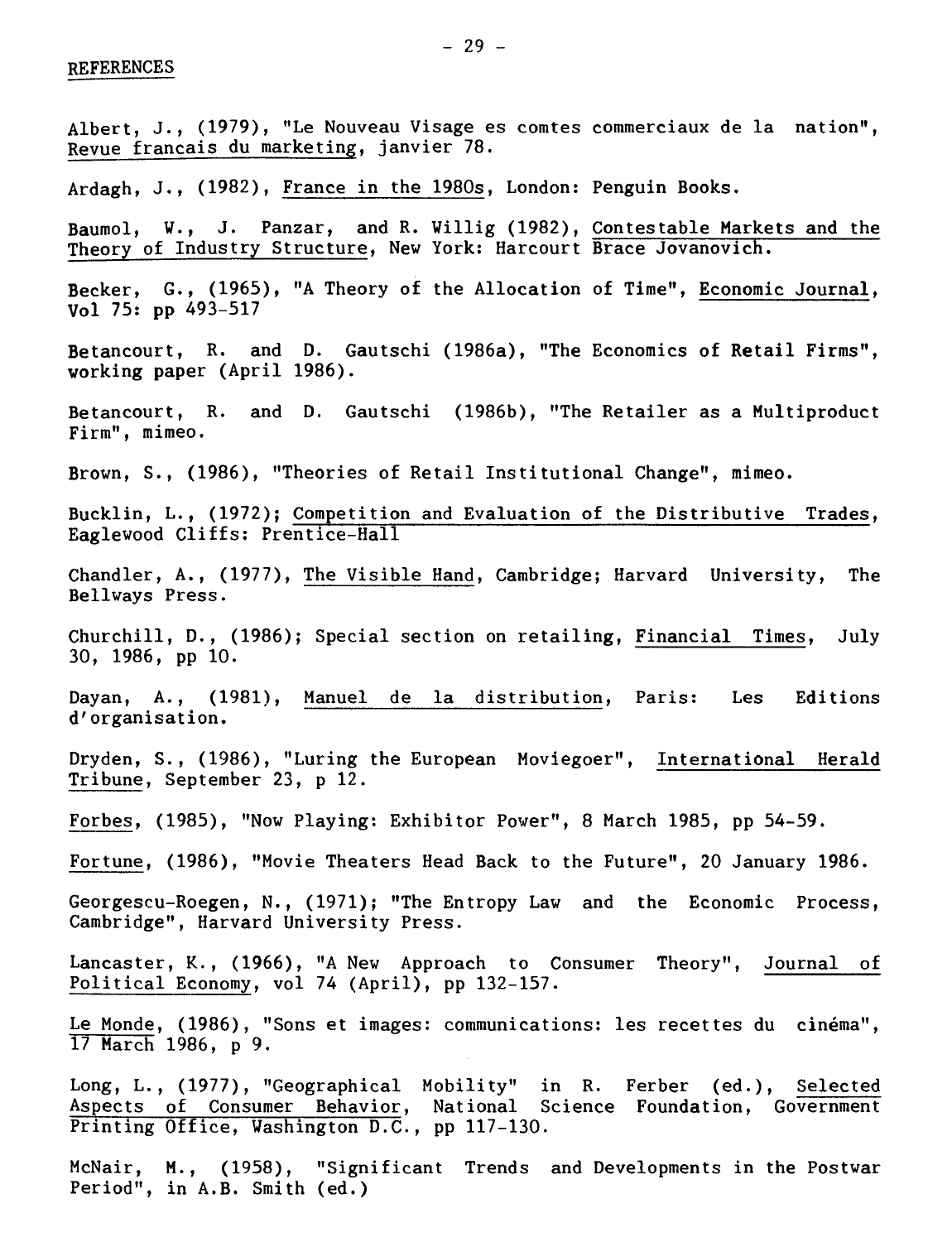McNair, M. and E. May, (1976), The Evolution of Retail Institutions in the United States, Report No 76-100, Marketing Science Institute, Cambridge, Massachusettes.

Nelson, R. and S. Winter (1982), An Evolutionary Theory of Economic Change, Cambridge, Massachusetts: Harvard University Press.

Preston, L., (1962), "Markups, Leaders and Discrimination in Retail Pricing", Journal of Farm Economics (May), pp 291-302.

Schumpeter, J., (1934), The Theory of Economic Development, Cambridge, Massachusettes: Harvard University Press.

Times of London, (1986), "French Remain Faithful to the Silver Screen", 17 July 1986, p. 9.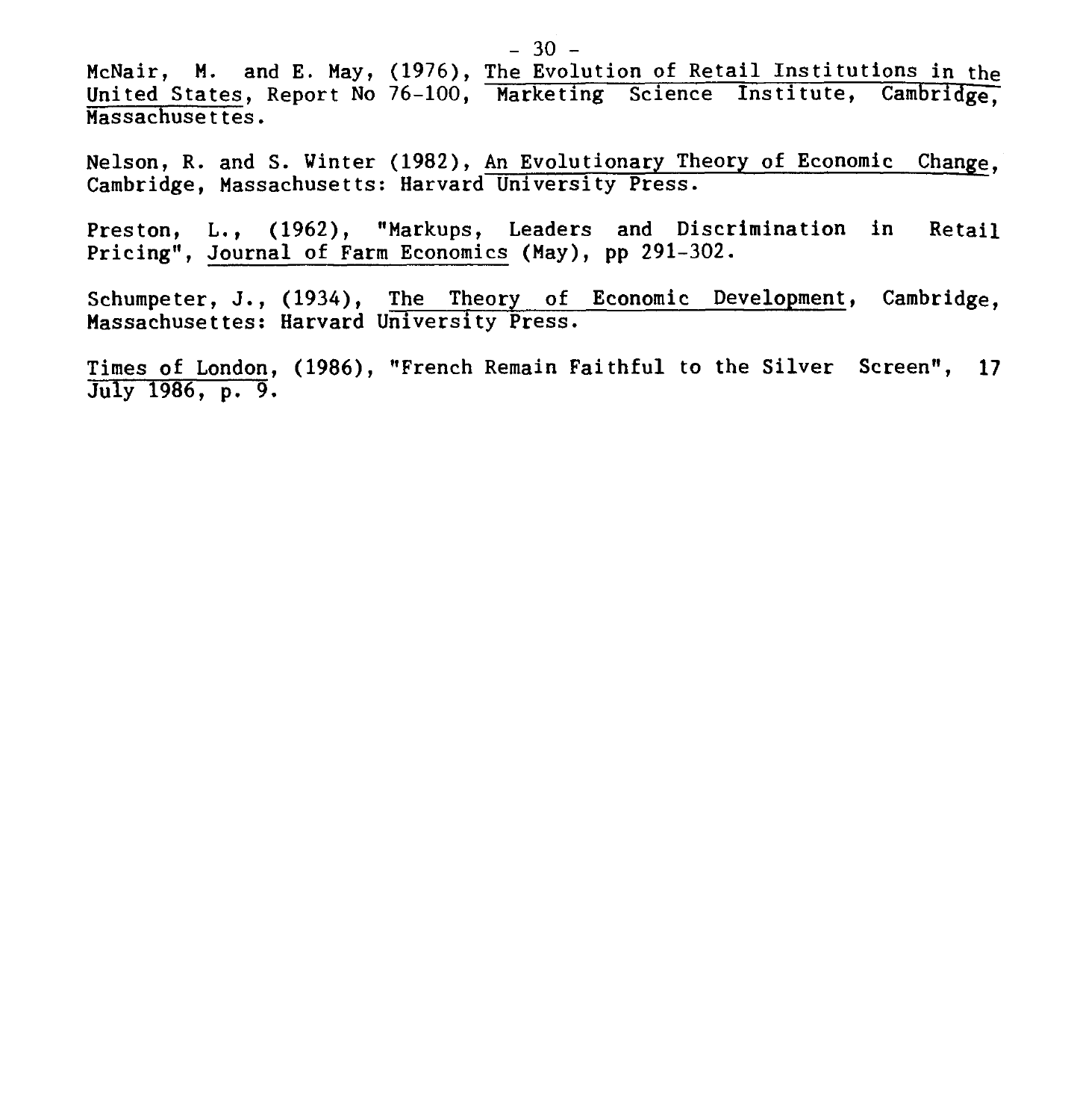| 84/01 | Arnoud DE MEYER                                                    | "A technological life-cycle to the<br>organisational factors determining gatekeeper                                           |       |                                                                                  |
|-------|--------------------------------------------------------------------|-------------------------------------------------------------------------------------------------------------------------------|-------|----------------------------------------------------------------------------------|
|       |                                                                    | activities", November 1983.                                                                                                   | 85/05 | Ahmet AYKAC.                                                                     |
| 84/02 | Jeffrey SACHS and<br>Charles A. WYPLOSZ                            | "La politique budgétaire et le taux de change<br>réel", November 1983.                                                        |       | Marcel CORSTJENS,<br>David GAUTSCHI<br>and Ira HOROVITZ                          |
| 84/03 | Jeffrey SACHS and<br>Charles A. WYPLOSZ                            | <b>"Real exchange rate effects of fiscal</b><br>policy", December 1983.                                                       | 85/06 | Kasra FERDOWS                                                                    |
| 84/04 | Gabriel A. HAWAWINI                                                | "European equity markets: a review of the<br>evidence on price behavior and efficiency",<br>February 1984.                    | 85/07 | Kasra FERDOWS,<br>Jeffrey G. MILLER.<br>Jinchiro NAKANE and                      |
| 84/05 | Charles A. WYPLOSZ                                                 | "Capital controls and balance of payments<br>crises", February 1984.                                                          |       | Thomas E.VOLLMANN.                                                               |
| 84/06 | Gabriel A. HAWAWINI                                                | "An uncertainty model of the professional<br>partnership", November 1983.                                                     | 85/08 | Spyros MAKRIDAKIS<br>and Robert CARBONE                                          |
| 84/07 | Gabriel A. HAWAWINI                                                | "The geometry of risk aversion",<br>October 1983.                                                                             | 85/09 | Spyros MAKRIDAKIS<br>and Robert CARBONE                                          |
| 84/08 | Gabriel A. HAVAVINI,                                               | <b>"Risk, Return and equilibrium of the NYSE:</b>                                                                             | 85/10 | Jean DERMINE                                                                     |
|       | Pierre MICHEL and<br>Claude J. VIALLET                             | update, robustness of results and extensions"<br>December 1983.                                                               | 85/11 | Antonio M. BORGES and<br>Alfredo M. PEREIRA                                      |
| 84/09 | <b>Gabriel A. HAVAVINI,</b><br>Claude J. VIALLET<br>and Ashok VORA | "Industry influence on firm's investment in<br>working capital: theory and evidence",<br>January 1984.                        | 85/12 | Arnoud DE MEYER                                                                  |
| 84/10 | Gabriel A. HAWAWINI<br>and Pierre A. MICHEL                        | "Impact of the Belgian Financial Reporting<br>Act of 1976 on the systematic risk of common<br>stocks", January 1984.          | 85/13 | Arnoud DE MEYER                                                                  |
| 84/11 | Jean DERMINE                                                       | "On the measurement of the market value of a<br><b>bank", April 1984.</b>                                                     | 85/14 | Ahmet AYKAC,<br>Marcel CORSTJENS.<br>David GAUTSCHI and<br>Douglas L. MacLACHLAN |
| 84/12 | Antonio M. BORGES                                                  | "Tax reform in Portugal: a general equilibrium<br>analysis of the introduction of a value added<br>tax", December 1984.       | 85/15 | Arnoud DE MEYER and<br>Roland VAN DIERDONCK                                      |
| 84/13 | Arnoud DE MEYER<br>and Kasra FERDOWS                               | "Integration of information systems in<br>manufacturing", December 1984.                                                      | 85/16 | Herwig M. LANGOHR and<br>Antony M. SANTOMERO                                     |
| 1985  |                                                                    |                                                                                                                               | 85/17 | Manfred F.R. KETS DE<br>VRIES and Danny MILLER                                   |
| 85/01 | <b>Jean DERMINE</b>                                                | "The measurement of interest rate risk by<br>financial intermediaries", December 1983,<br>Revised December 1984.              | 85/18 | Manfred F.R. KETS<br>DE VRIES                                                    |
| 85/02 | Philippe A. NAERT<br>and Els GIJSBRECHTS                           | "Diffusion model for new product introduction<br>in existing markets".                                                        | 85/19 | Manfred F.R. KETS DE<br>VRIES and Dany MILLER                                    |
| 85/03 | Philippe A. NAERT<br>and Els GIJSBRECHTS                           | "Towards a decision support system for<br>hierarchically allocating marketing resources<br>across and within product groups". | 85/20 | Manfred F.R. KETS DE<br>VRIES and Dany MILLER                                    |
|       |                                                                    |                                                                                                                               |       |                                                                                  |

| 1984  |                                             |                                                                                                                         | 85/04 | Philippe A. NAERT<br>and Marcel WEVERBERGH                                       | "Market share specification, estimation and<br>validation: towards reconciling seemingly                                                      |
|-------|---------------------------------------------|-------------------------------------------------------------------------------------------------------------------------|-------|----------------------------------------------------------------------------------|-----------------------------------------------------------------------------------------------------------------------------------------------|
| 84/01 | Arnoud DE MEYER                             | "A technological life-cycle to the<br>organisational factors determining gatekeeper<br>activities", November 1983.      | 85/05 | Ahmet AYKAC.                                                                     | divergent views" .<br>"Estimation uncertainty and optimal                                                                                     |
| 84/02 | Jeffrey SACHS and<br>Charles A. WYPLOSZ     | "La politique budgétaire et le taux de change<br>réel", November 1983.                                                  |       | Marcel CORSTJENS,<br>David GAUTSCHI<br>and Ira HOROWITZ                          | advertising decisions",<br>Second draft, April 1985.                                                                                          |
| 84/03 | Jeffrey SACHS and<br>Charles A. WYPLOSZ     | "Real exchange rate effects of fiscal<br>policy", December 1983.                                                        | 85/06 | Kasra FERDOWS                                                                    | "The shifting paradigms of manufacturing:<br>inventory, quality and now versatility", March<br>1985.                                          |
| 84/04 | Gabriel A. HAVAVINI                         | "European equity markets: a review of the<br>evidence on price behavior and efficiency",<br>February 1984.              | 85/07 | Kasra FERDOWS,<br>Jeffrey G. MILLER.                                             | "Evolving manufacturing strategies in Europe,<br>Japan and North-America"                                                                     |
| 84/05 | Charles A. WYPLOSZ                          | "Capital controls and balance of payments<br>crises", February 1984.                                                    |       | Jinchiro NAKANE and<br>Thomas E.VOLLMANN.                                        |                                                                                                                                               |
| 84/06 | Gabriel A. HAWAWINI                         | "An uncertainty model of the professional<br>partnership", November 1983.                                               | 85/08 | Spyros MAKRIDAKIS<br>and Robert CARBONE                                          | "Forecasting when pattern changes occur<br>beyond the historical data", April 1985.                                                           |
| 84/07 | Gabriel A. HAVAVINI                         | "The geometry of risk aversion",<br>October 1983.                                                                       | 85/09 | Spyros MAKRIDAKIS<br>and Robert CARBONE                                          | "Sampling distribution of post-sample<br>forecasting errors", February 1985.                                                                  |
| 84/08 | Gabriel A. HAVAVINI.<br>Pierre MICHEL and   | "Risk, Return and equilibrium of the NYSE:<br>update, robustness of results and extensions"                             | 85/10 | Jean DERMINE                                                                     | "Portfolio optimization by financial<br>intermediaries in an asset pricing model".                                                            |
| 84/09 | Claude J. VIALLET<br>Gabriel A. HAWAWINI,   | December 1983.<br>"Industry influence on firm's investment in                                                           | 85/11 | Antonio M. BORGES and<br>Alfredo M. PEREIRA                                      | "Energy demand in Portuguese manufacturing: a<br>tvo-stage model".                                                                            |
|       | Claude J. VIALLET<br>and Ashok VORA         | working capital: theory and evidence",<br>January 1984.                                                                 | 85/12 | Arnoud DE MEYER                                                                  | "Defining a manufacturing strategy - a survey<br>of European manufacturers".                                                                  |
| 84/10 | Gabriel A. HAWAWINI<br>and Pierre A. MICHEL | "Impact of the Belgian Financial Reporting<br>Act of 1976 on the systematic risk of common<br>stocks", January 1984.    | 85/13 | Arnoud DE MEYER                                                                  | "Large European manufacturers and the<br>management of R & D".                                                                                |
| 84/11 | Jean DERMINE                                | "On the measurement of the market value of a<br>bank", April 1984.                                                      | 85/14 | Ahmet AYKAC,<br>Marcel CORSTJENS,<br>David GAUTSCHI and<br>Douglas L. MacLACHLAN | "The advertising-sales relationship in the<br>U.S. cigarette industry: a comparison of<br>correlational and causality testing<br>approaches". |
| 84/12 | Antonio M. BORGES                           | "Tax reform in Portugal: a general equilibrium<br>analysis of the introduction of a value added<br>tax", December 1984. | 85/15 | Arnoud DE MEYER and<br>Roland VAN DIERDONCK                                      | "Organizing a technology jump or overcoming<br>the technological hurdle".                                                                     |
| 84/13 | Arnoud DE MEYER<br>and Kasra FERDOWS        | "Integration of information systems in<br>manufacturing", December 1984.                                                | 85/16 | Herwig M. LANGOHR and<br>Antony M. SANTOMERO                                     | "Commercial bank refinancing and economic<br>stability: an analysis of European features".                                                    |
| 1985  |                                             |                                                                                                                         | 85/17 | Manfred F.R. KETS DE<br>VRIES and Danny MILLER                                   | "Personality, culture and organization".                                                                                                      |
| 85/01 | Jean DERMINE                                | "The measurement of interest rate risk by<br>financial intermediaries", December 1983,<br>Revised December 1984.        | 85/18 | Manfred F.R. KETS<br>DE VRIES                                                    | "The darker side of entrepreneurship".                                                                                                        |
| 85/02 | Philippe A. NAERT<br>and Els GIJSBRECHTS    | "Diffusion model for new product introduction<br>in existing markets".                                                  | 85/19 | Manfred F.R. KETS DE<br>VRIES and Dany MILLER                                    | "Narcissism and leadership: an object<br>relations perspective".                                                                              |
| 85/03 | Philippe A. NAERT<br>and Ele CIICROPCHTC    | "Towards a decision support system for<br>hiararchically allonating markating regaurase                                 | 85/20 | Manfred F.R. KETS DE<br>VRIES and Dany MILLER                                    | "Interpreting organizational texts".                                                                                                          |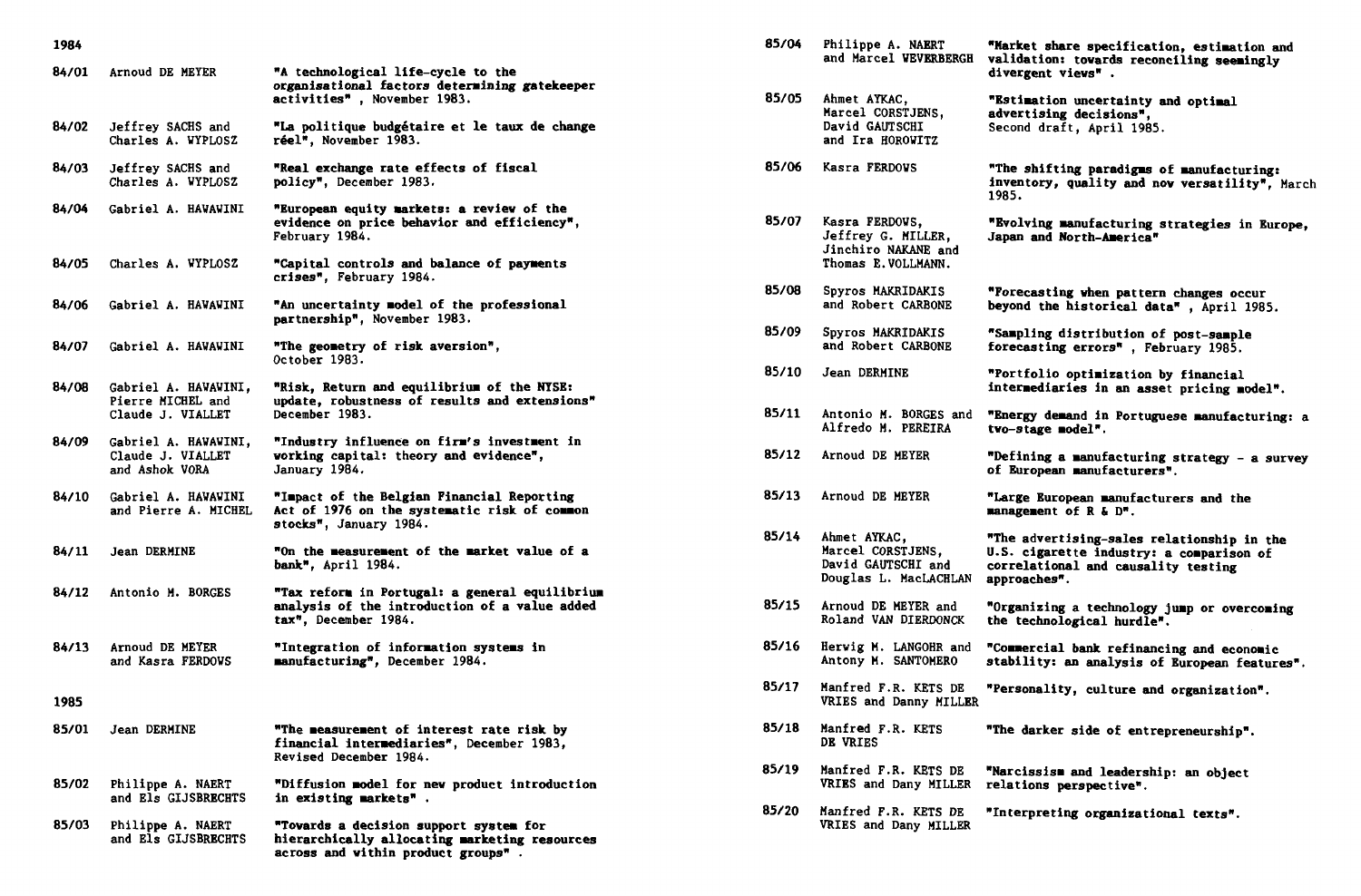| 85/21 | Herwig M. LANGOHR                                              | "Nationalization, compensation and wealth<br>and Claude J. VIALLET transfers: France 1981-1982" 1, Final version<br>July 1985.                                                                                                          | 86/10 | R. MOENART,<br>Arnoud DE MEYER,<br>J. BARBE and<br>D. DESCHOOLMEESTER. | "Analysing the issues concerning<br>technological de-maturity".                                                          |
|-------|----------------------------------------------------------------|-----------------------------------------------------------------------------------------------------------------------------------------------------------------------------------------------------------------------------------------|-------|------------------------------------------------------------------------|--------------------------------------------------------------------------------------------------------------------------|
| 85/22 | B. Espen ECKBO                                                 | Herwig M. LANGOHR and "Takeover premiums, disclosure regulations,<br>and the market for corporate control. A<br>comparative analysis of public tender offers,<br>controlling-block trades and minority buyout in<br>France", July 1985. | 86/11 | Philippe A. NAERT<br>and Alain BULTEZ                                  | "From "Lydiametry" to "Pinkhamization":<br>misspecifying advertising dynamics rarely<br>affects profitability".          |
| 85/23 | Manfred F.R. KETS DE<br>VRIES and Dany MILLER                  | "Barriers to adaptation: personal, cultural<br>and organizational perspectives".                                                                                                                                                        | 86/12 | Roger BETANCOURT<br>and David GAUTSCHI                                 | "The economics of retail firms", Revised<br>April 1986.                                                                  |
| 85/24 | Spyros MAKRIDAKIS                                              | "The art and science of forecasting: an<br>assessment and future directions".                                                                                                                                                           | 86/13 | S.P. ANDERSON<br>and Damien J. NEVEN                                   | "Spatial competition à la Cournot".                                                                                      |
| 85/25 | Gabriel HAWAWINI                                               | "Financial innovation and recent developments<br>in the French capital markets", October 1985.                                                                                                                                          | 86/14 | Charles WALDMAN                                                        | "Comparaison internationale des marges brutes<br>du commerce", June 1985.                                                |
| 85/26 | Karel 0. COOL and<br>Dan E. SCHENDEL                           | "Patterns of competition, strategic group<br>formation and the performance case of the US<br>pharmaceutical industry, 1963-1982",                                                                                                       | 86/15 | Mihkel TOMBAK and<br>Arnoud DE MEYER                                   | "How the managerial attitudes of firms with<br>FMS differ from other manufacturing firms:<br>survey results", June 1986. |
| 85/27 | Arnoud DE MEYER                                                | October 1985.<br>"European manufacturing: a comparative study                                                                                                                                                                           | 86/16 | B. Espen ECKBO and<br>Herwig M. LANGOHR                                | "Les primes des offres publiques, la note<br>d'information et le marché des transferts de<br>contrôle des sociétés".     |
|       |                                                                | $(1985)$ ".                                                                                                                                                                                                                             | 86/17 | David B. JEMISON                                                       | "Strategic capability transfer in acquisition<br>integration", May 1986.                                                 |
| 1986  |                                                                |                                                                                                                                                                                                                                         | 86/18 | James TEBOUL                                                           | "Towards an operational definition of                                                                                    |
| 86/01 | Arnoud DE MEYER                                                | "The R & D/Production interface".                                                                                                                                                                                                       |       | and V. MALLERET                                                        | services", 1986.                                                                                                         |
| 86/02 | Philippe A. NAERT<br>Marcel WEVERBERGH<br>and Guido VERSWIJVEL | "Subjective estimation in integrating<br>communication budget and allocation<br>decisions: a case study", January 1986.                                                                                                                 | 86/19 | Rob R. WEITZ                                                           | "Nostradamus: a knowledge-based forecasting<br>advisor".                                                                 |
| 86/03 | Michael BRIMM                                                  | "Sponsorship and the diffusion of<br>organizational innovation: a preliminary view".                                                                                                                                                    | 86/20 | Albert CORHAY,<br>Gabriel HAWAWINI<br>and Pierre A. MICHEL             | "The pricing of equity on the London stock<br>exchange: seasonality and size premium",<br>June 1986.                     |
| 86/04 | Spyros MAKRIDAKIS<br>and Michèle HIBON                         | "Confidence intervals: an empirical<br>investigation for the series in the M-<br>Competition".                                                                                                                                          | 86/21 | Albert CORHAY.<br>Gabriel A. HAWAWINI<br>and Pierre A. MICHEL          | "Risk-premia seasonality in U.S. and European<br>equity markets", February 1986.                                         |
| 86/05 | Charles A. WYPLOSZ                                             | "A note on the reduction of the workweek",<br>July 1985.                                                                                                                                                                                | 86/22 | Albert CORHAY,<br>Gabriel A. HAWAWINI<br>and Pierre A. MICHEL          | "Seasonality in the risk-return relationships<br>some international evidence", July 1986.                                |
| 86/06 | Francesco GIAVAZZI,<br>Jeff R. SHEEN and<br>Charles A. WYPLOSZ | "The real exchange rate and the fiscal<br>aspects of a natural resource discovery",<br>Revised version: February 1986.                                                                                                                  | 86/23 | Arnoud DE MEYER                                                        | "An exploratory study on the integration of<br>information systems in manufacturing",<br>July 1986.                      |
| 86/07 | Douglas L. MacLACHLAN<br>and Spyros MAKRIDAKIS February 1986.  | "Judgmental biases in sales forecasting",                                                                                                                                                                                               | 86/24 | David GAUTSCHI<br>and Vithala R. RAO                                   | "A methodology for specification and<br>aggregation in product concept testing",                                         |
| 86/08 | José de la TORRE and<br>David H. NECKAR                        | "Forecasting political risks for<br>international operations", Second Draft:<br>March 3, 1986.                                                                                                                                          | 86/25 | H. Peter GRAY                                                          | July 1986.<br>"Protection", August 1986.                                                                                 |
| 86/09 |                                                                | Philippe C. HASPESLAGH "Conceptualizing the strategic process in<br>diversified firms: the role and nature of the<br>corporate influence process", February 1986.                                                                       | 86/26 | and Ingo WALTER<br>Barry EICHENGREEN<br>and Charles WYPLOSZ            | "The economic consequences of the Franc<br>Poincare", September 1986.                                                    |

| 86/10 | R. MOENART,<br>Arnoud DE MEYER,<br>J. BARBE and<br>D. DESCHOOLMEESTER. | "Analysing the issues concerning<br>technological de-maturity".                                                          |
|-------|------------------------------------------------------------------------|--------------------------------------------------------------------------------------------------------------------------|
| 86/11 | Philippe A. NAERT<br>and Alain BULTEZ                                  | "From "Lydiametry" to "Pinkhamization":<br>misspecifying advertising dynamics rarely<br>affects profitability".          |
| 86/12 | Roger BETANCOURT<br>and David GAUTSCHI                                 | "The economics of retail firms", Revised<br>April 1986.                                                                  |
| 86/13 | S.P. ANDERSON<br>and Damien J. NEVEN                                   | "Spatial competition à la Cournot".                                                                                      |
| 86/14 | Charles WALDMAN                                                        | "Comparaison internationale des marges brutes<br>du commerce", June 1985.                                                |
| 86/15 | Mihkel TOMBAK and<br>Arnoud DE MEYER                                   | "How the managerial attitudes of firms with<br>FMS differ from other manufacturing firms:<br>survey results", June 1986. |
| 86/16 | B. Espen ECKBO and<br>Hervig M. LANGOHR                                | "Les primes des offres publiques, la note<br>d'information et le marché des transferts de<br>contrôle des sociétés".     |
| 86/17 | David B. JEMISON                                                       | "Strategic capability transfer in acquisition<br>integration", May 1986.                                                 |
| 86/18 | James TEBOUL<br>and V. MALLERET                                        | "Towards an operational definition of<br>services", 1986.                                                                |
| 86/19 | Rob R. WEITZ                                                           | "Nostradamus: a knowledge-based forecasting<br>advisor".                                                                 |
| 86/20 | Albert CORHAY,<br>Gabriel HAWAWINI<br>and Pierre A. MICHEL             | "The pricing of equity on the London stock<br>exchange: seasonality and size premium",<br>June 1986.                     |
| 86/21 | Albert CORHAY,<br>Gabriel A. HAWAWINI<br>and Pierre A. MICHEL          | "Risk-premia seasonality in U.S. and European<br>equity markets", February 1986.                                         |
| 86/22 | Albert CORHAY,<br>Gabriel A. HAWAWINI<br>and Pierre A. MICHEL          | "Seasonality in the risk-return relationships<br>some international evidence", July 1986.                                |
| 86/23 | Arnoud DE MEYER                                                        | "An exploratory study on the integration of<br>information systems in manufacturing",<br>July 1986.                      |
| 86/24 | David GAUTSCHI<br>and Vithala R. RAO                                   | "A methodology for specification and<br>aggregation in product concept testing",<br>July 1986.                           |
| 86/25 | H. Peter GRAY<br>and Ingo WALTER                                       | "Protection", August 1986.                                                                                               |
| 86/26 | Barry EICHENGREEN<br>and Charles WYPLOSZ                               | "The economic consequences of the Franc<br>Poincare", September 1986.                                                    |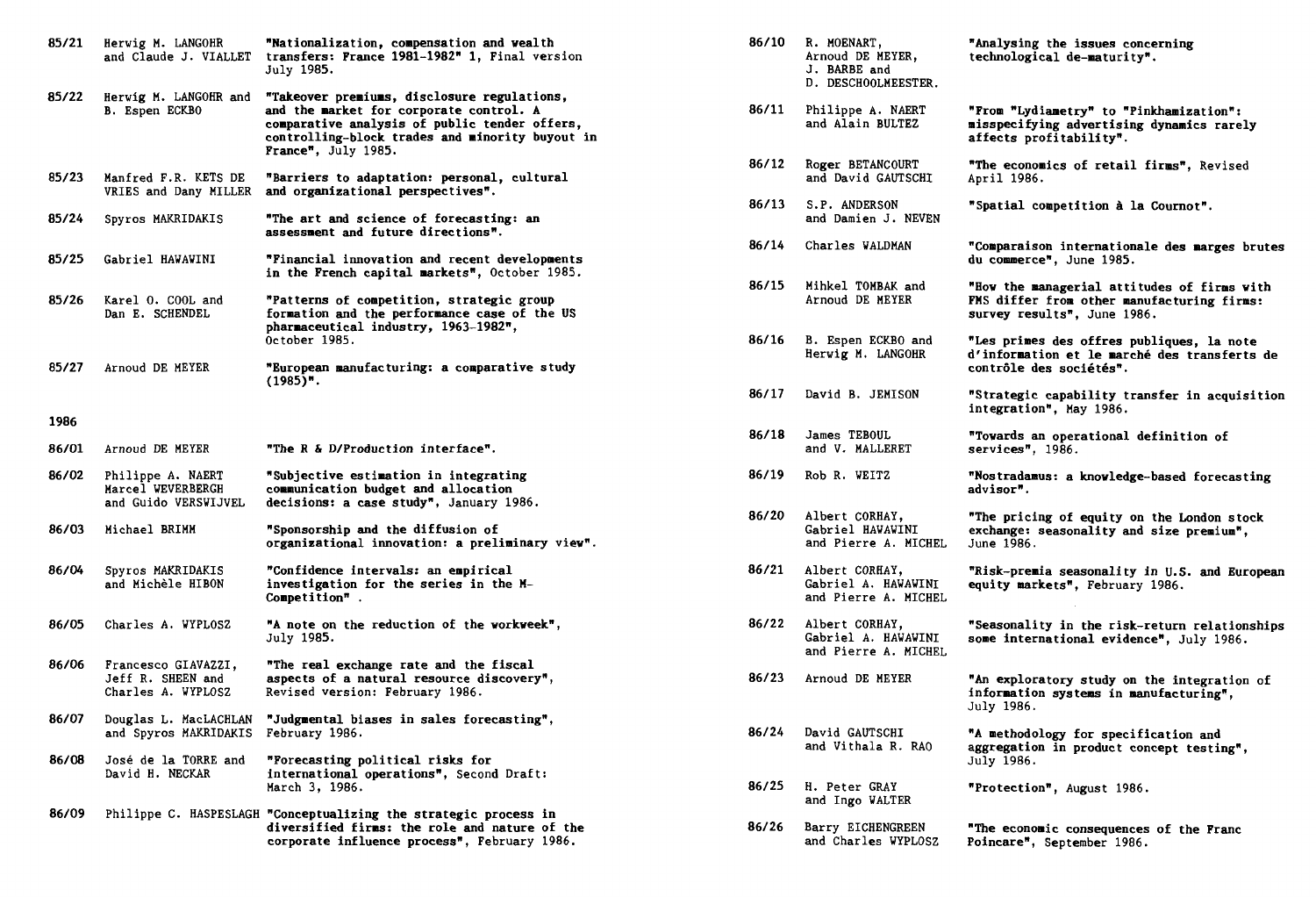**86/27 Karel COOL "Negative risk-return relationships in**  business strategy: paradox or truism?", October 1986. **86/28 Manfred KETS DE "Interpreting organizational tenta. VRIES and Danny MILLER 86/29 Manfred KETS DE VRIES "Vhy follov the leader?". 86/30 Manfred KETS DE VRIES "The succession game: the real story. 86/31 Arnoud DE MEYER "Flexibility: the next competitive battle". 86/32 Karel COOL Performance differences aaong strategic group and Dan SCHENDEL members", October** 1986. **86/33 Ernst BALTENSPERGER "The role of public policy in insuring**  financial stability: a cross-country, **comparative perspective",** August 1986, Revised November 1986. **86/34 Philippe HASPESLAGH and David JEMISON 86/35 Jean DERNINE 86/36 Albert CORHAY and Gabriel HAVAVINI "Acquisitions: myths and reality",**  July 1986. **"Measuring the market value of a bank, a primer",** November 1986. **"Seasonality in the risk-return relationship: some international evidence", July** 1986.